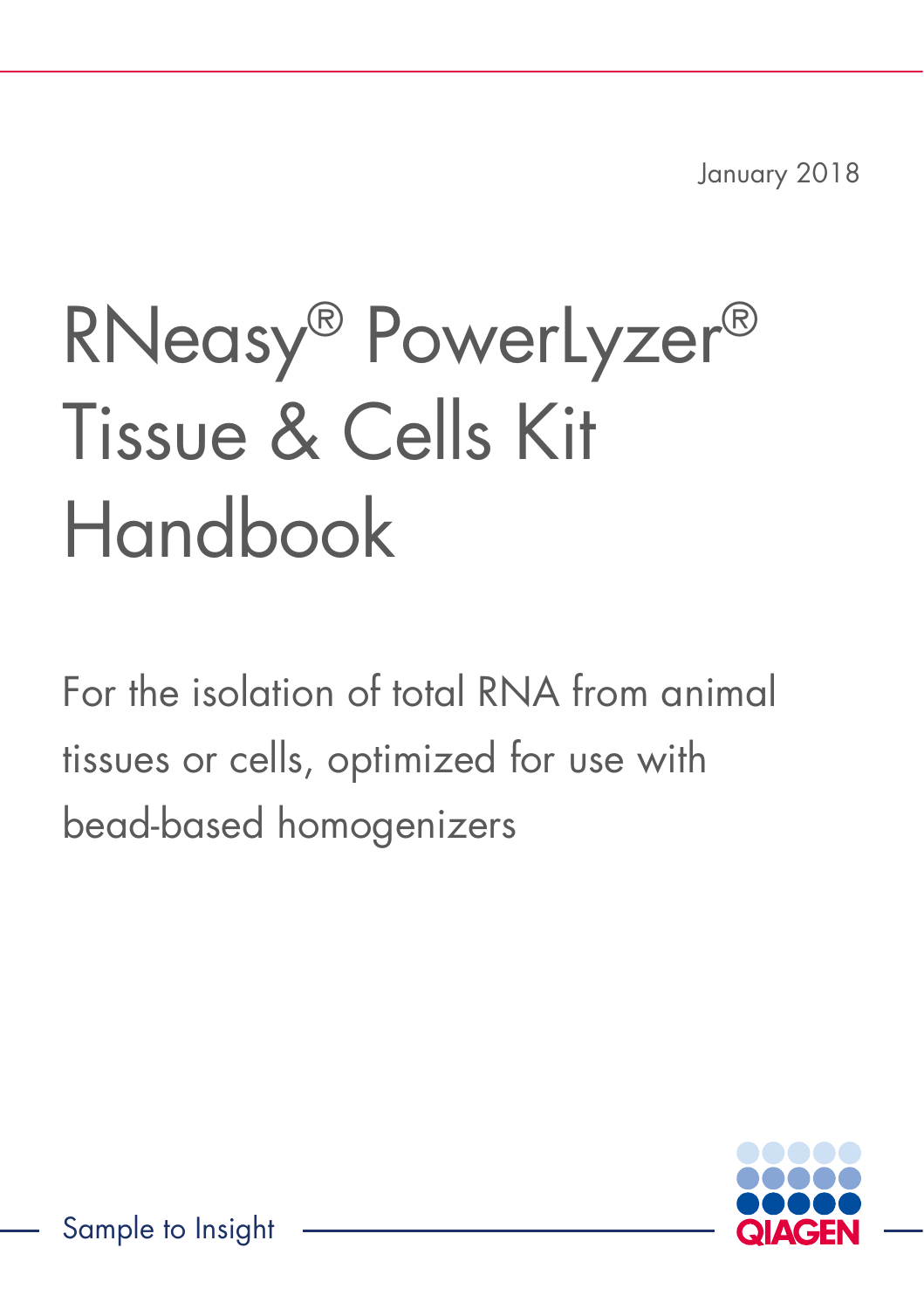### Contents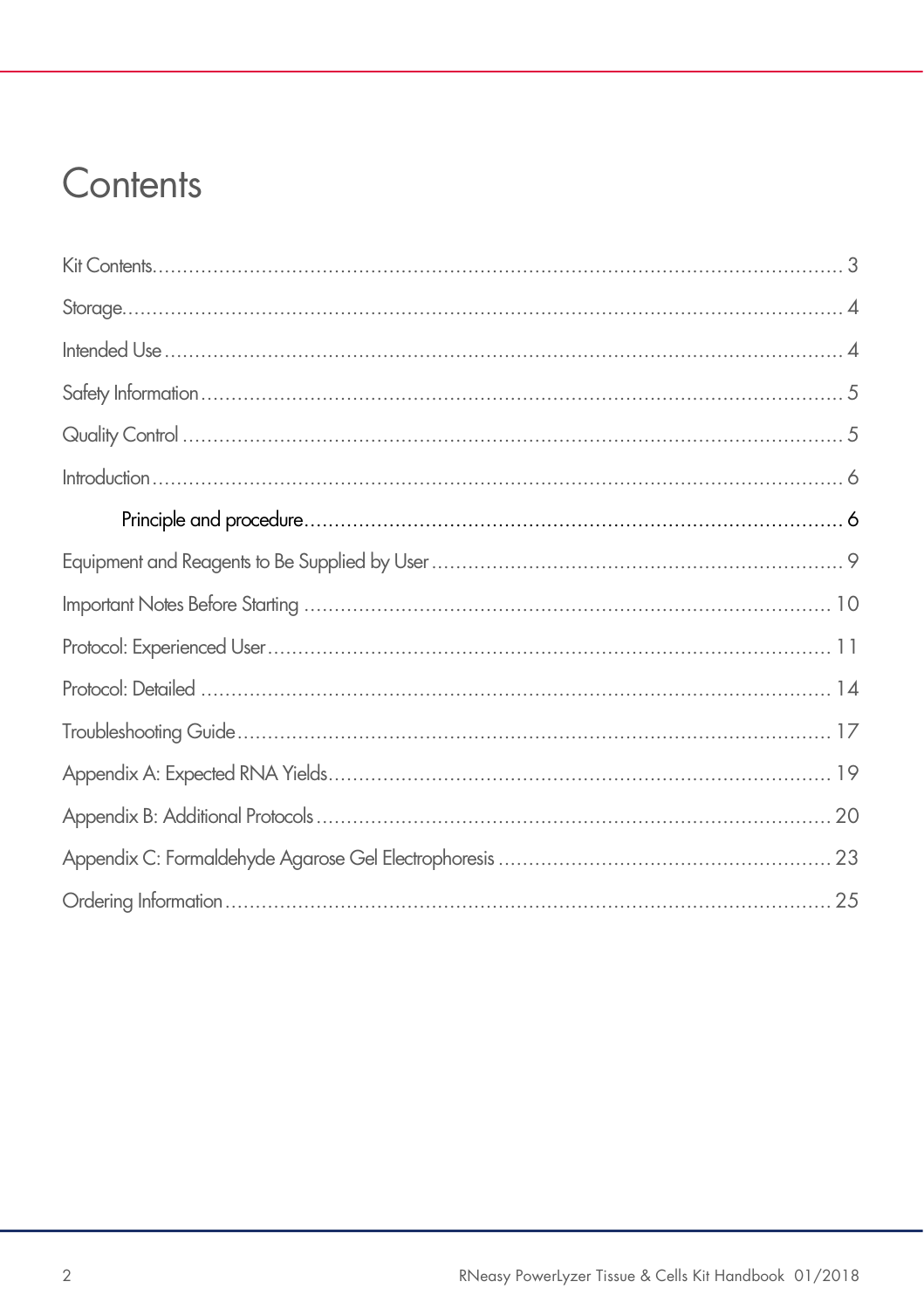### Kit Contents

| <b>RNeasy PowerLyzer Tissue &amp; Cells Kit</b> | (50)             |
|-------------------------------------------------|------------------|
| Catalog no.                                     | 15055-50         |
| Number of preps                                 | 50               |
| PowerBead Tubes, Ceramic 2.8 mm                 | 50               |
| <b>MB RNA Spin Columns</b>                      | 50               |
| Solution TR1                                    | 33 ml            |
| Solution TR2                                    | $30$ ml          |
| Solution WB                                     | 28 ml            |
| Solution RW                                     | $2 \times 28$ ml |
| <b>RNase-Free Water</b>                         | 10 <sub>m</sub>  |
| Collection Tubes (2 ml)                         | $3 \times 50$    |
| Quick Start Protocol                            |                  |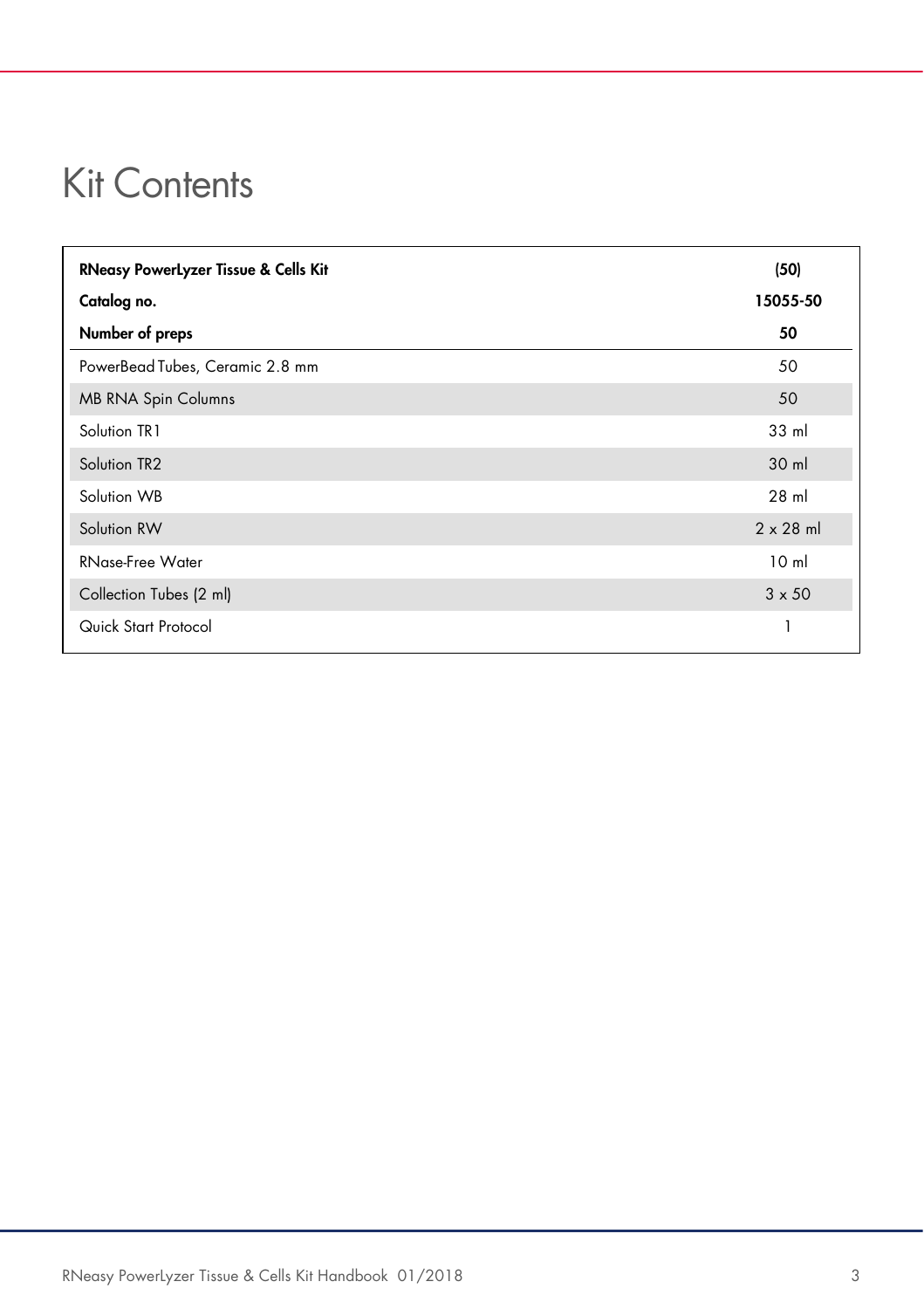### **Storage**

The RNeasy PowerLyzer Tissue & Cells Kit reagents and components can be stored at room temperature (15–25°C) until the expiration date printed on the box label.

### Intended Use

All RNeasy products are intended for molecular biology applications. These products are not intended for the diagnosis, prevention or treatment of a disease.

All due care and attention should be exercised in the handling of the products. We recommend all users of QIAGEN products to adhere to the NIH guidelines that have been developed for recombinant DNA experiments, or to other applicable guidelines.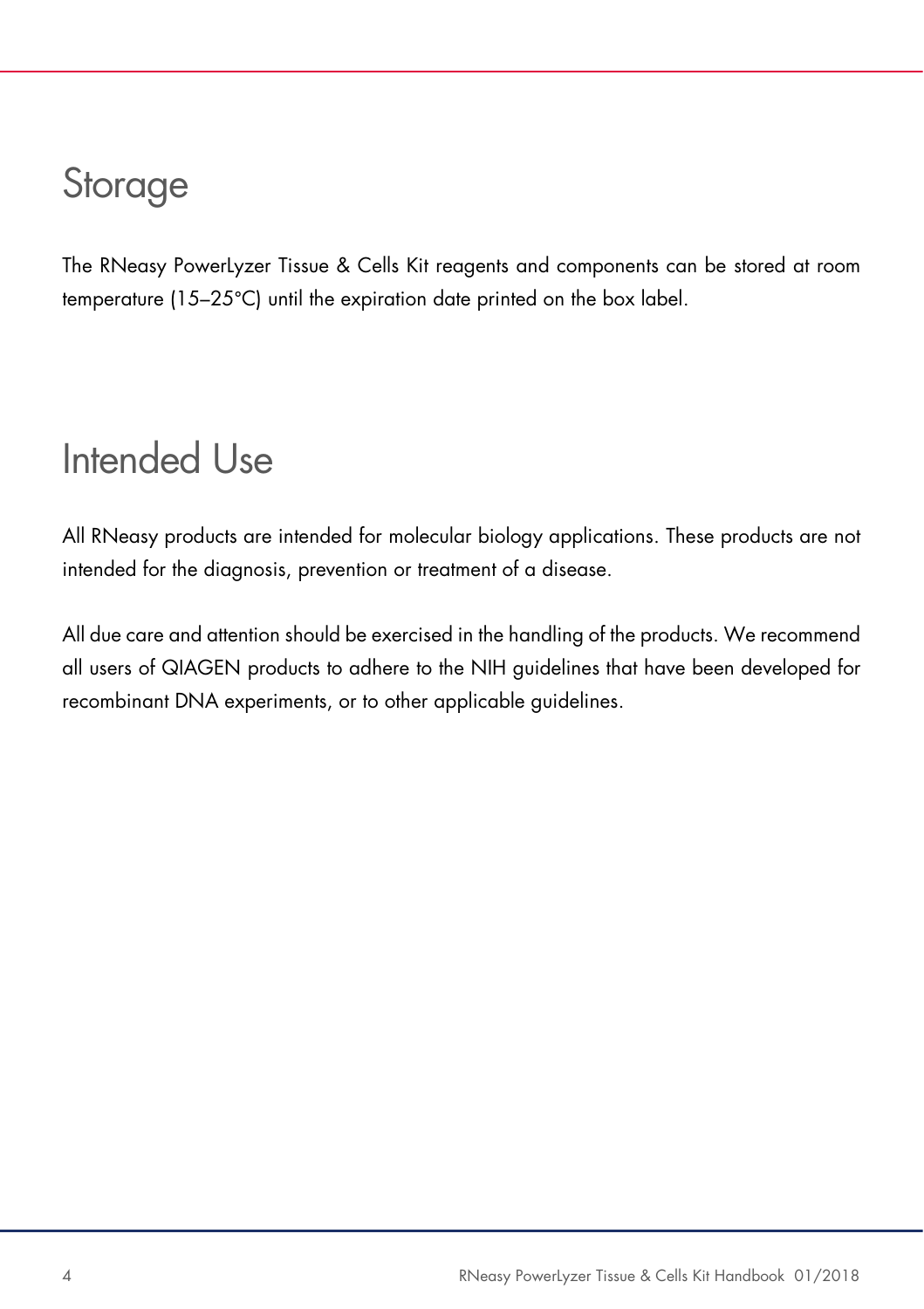### Safety Information

When working with chemicals, always wear a suitable lab coat, disposable gloves and protective goggles. For more information, please consult the appropriate safety data sheets (SDSs). These are available online in convenient and compact PDF format at www.qiagen.com/safety where you can find, view and print the SDS for each QIAGEN kit and kit component.



Solution TR1 and Solution WB contain guanidine salts, which can form highly reactive compounds when combined with bleach. If liquid containing these buffers is spilt, clean with a suitable laboratory detergent and water. If the spilt liquid contains potentially infectious agents, clean the affected area first with laboratory detergent and water, and then with 1% (v/v) sodium hypochlorite.

preparation waste.

### Quality Control

In accordance with QIAGEN's ISO-certified Quality Management System, each lot of RNeasy PowerLyzer Tissue & Cells Kits is tested against predetermined specifications to ensure consistent product quality.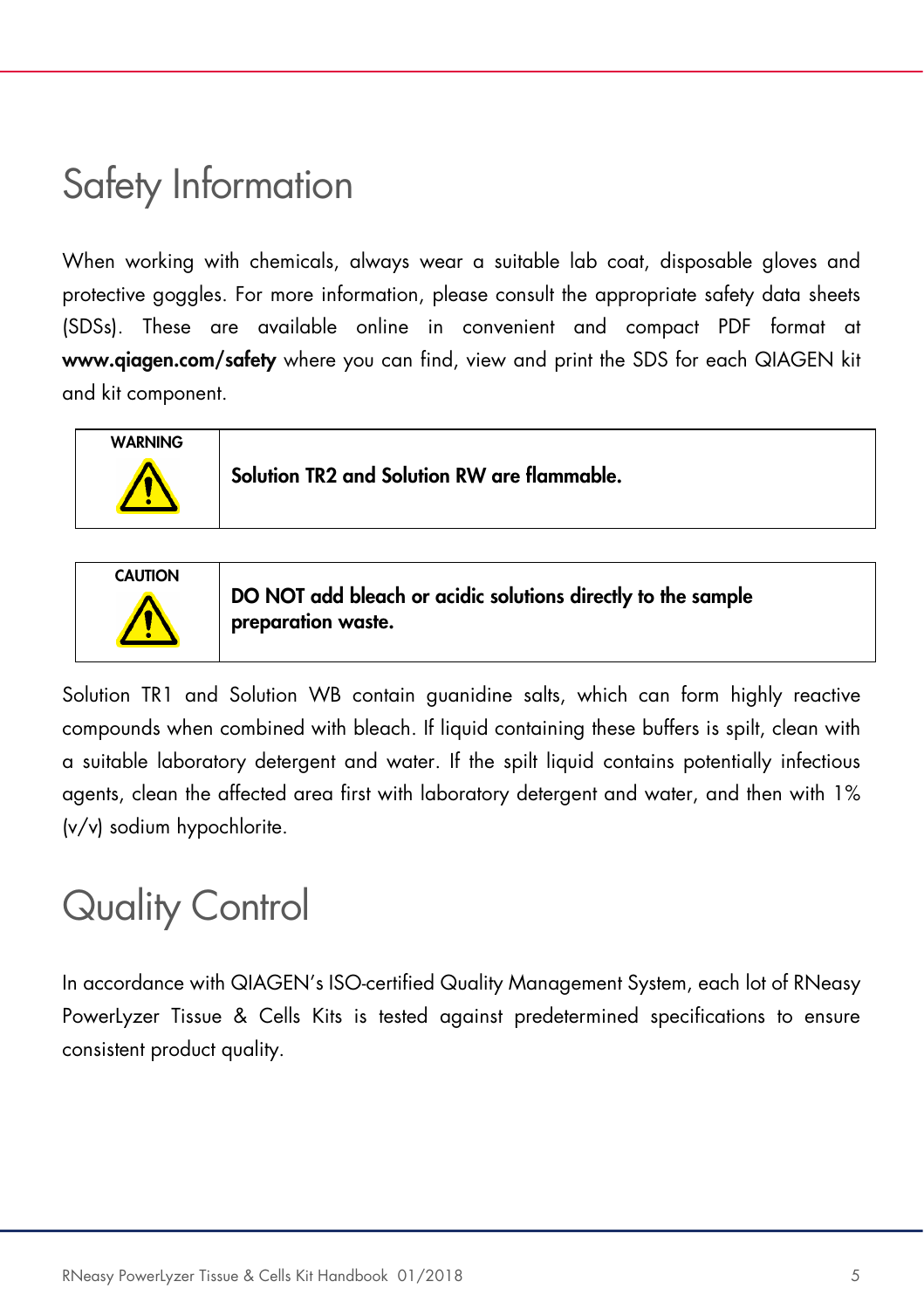### Introduction

The RNeasy PowerLyzer Tissue & Cells Kit provides a way to purify RNA from up to 25 mg of tissue or 1 x 10<sup>7</sup> cultured cells in a fraction of the time required by traditional polytron homogenization. This kit minimizes the potential for cross-contamination between samples and enables up to 24 samples to be homogenized simultaneously. The kit contains PowerBead Tubes with 2.8 mm ceramic beads that are optimized for quick and efficient lysis using robust bead-based homogenizers such as the PowerLyzer 24 Homogenizer as well as FastPrep® and Precellys® instruments.

### Principle and procedure

Samples are first homogenized via bead-based homogenizers, such as the PowerLyzer 24 Homogenizer, in specialized bead tubes with 2.8 mm ceramic beads and lysis buffer that provides optimal RNA release without degradation. The lysate is then combined with ethanol to form optimal binding conditions for capture on a silica membrane using a spin-column format. Wash buffers remove protein, genomic DNA and salts. The RNA is then eluted using RNase-Free Water. The result is pure and ready-to-use RNA.

Silica spin-column technology provides a robust and fast way to purify nucleic acids without the use of organic solvents or cesium chloride gradients.

To remove genomic DNA contamination using a high-activity DNase I enzyme and a highly specific DNase removal resin, we recommend the DNase Max® Kit (cat. no. 15200-50). Refer to Appendix B: Additional Protocols for how to use the DNase Max Kit.

Optimized for homogenization with the PowerLyzer 24 Homogenizer

The RNeasy PowerLyzer Tissue & Cells Kit contains PowerBead Tubes with 2.8 mm ceramic beads, which allows for more options in choosing homogenization methods, including the use of the PowerLyzer 24 Homogenizer. The PowerLyzer's velocity and proprietary motion combine to provide the fastest homogenization possible, minimizing time spent processing samples.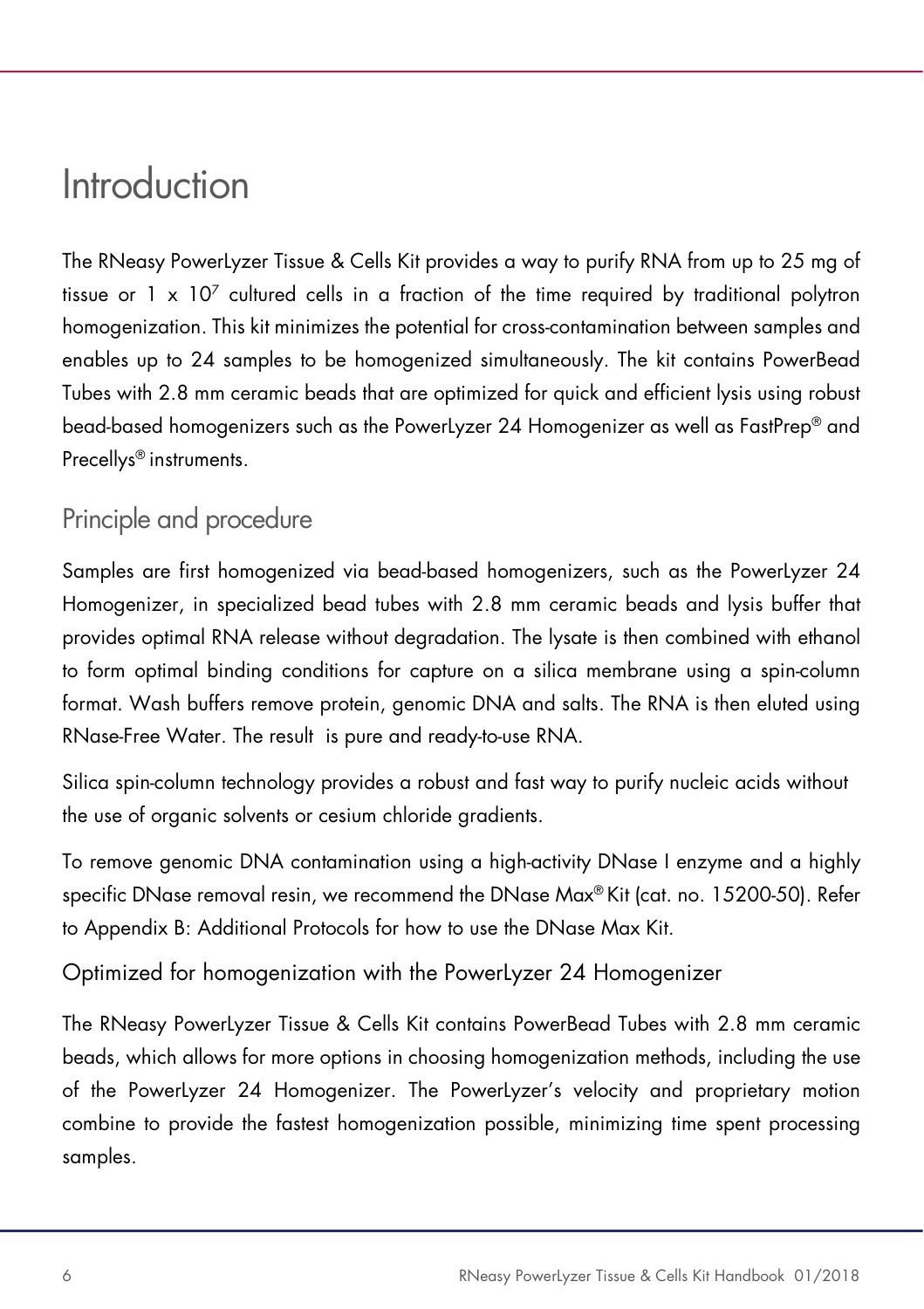#### Using the RNeasy PowerLyzer Tissue & Cells Kit with other homogenizers

To isolate RNA using the RNeasy PowerLyzer Tissue & Cells Kit with FastPrep or Precellys homogenizers, use the conversion chart (see Table 1 below) to adapt your current protocol. However, due to the highly efficient motion of beads in the PowerLyzer 24 Homogenizer, fewer cycles are required to generate the same effect compared to other homogenizers.

You may want to perform extractions using the PowerLyzer 24 Homogenizer at the equivalent speed and number of cycles as your current instrument and then compare the results to those obtained using less time or lower speeds to determine which settings give the best results.

| PowerLyzer 24 (rpm) | FastPrep 24 (m/s) | Precellys 24 (rpm) |  |
|---------------------|-------------------|--------------------|--|
| 2500                | $\pmb{4}$         | 5000               |  |
| 2600                |                   | 5200               |  |
| 2700                |                   | 5400               |  |
| 2800                | 4.5               | 5600               |  |
| 2900                | $\qquad \qquad$   | 5800               |  |
| 3000                |                   | 6000               |  |
| 3100                | 5                 | 6200               |  |
| 3200                |                   | 6400               |  |
| 3300                |                   | 6600               |  |
| 3400                | 5.5               | 6800               |  |
| 3500                | $\qquad \qquad -$ |                    |  |
| 3600                |                   |                    |  |
| 3700                | 6                 |                    |  |
| 3800                |                   |                    |  |
| 3900                |                   |                    |  |
| 4000                | 6.5               |                    |  |
|                     |                   |                    |  |

Table 1. Conversion chart for using other homogenizers with the RNeasy PowerLyzer Tissue & Cells Kit

Note: Settings equivalent to slower than 2500 rpm or faster than 4000 rpm on the PowerLyzer 24 Homogenizer are not obtainable with FastPrep or Precellys homogenizers.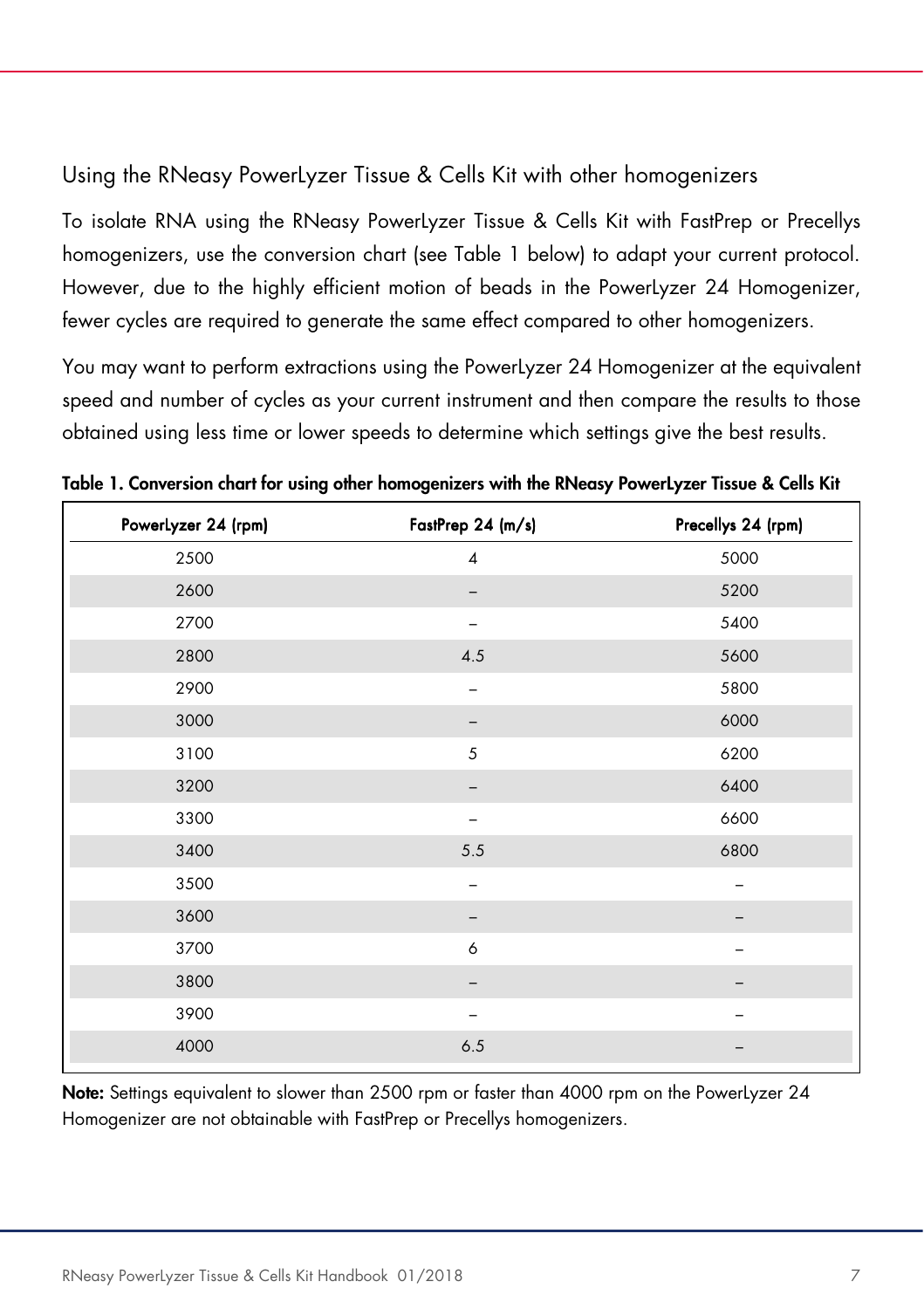### **RNeasy PowerLyzer** Tissue & Cells Kit Procedure



Figure 1. RNeasy PowerLyzer Tissue & Cells Kit procedure.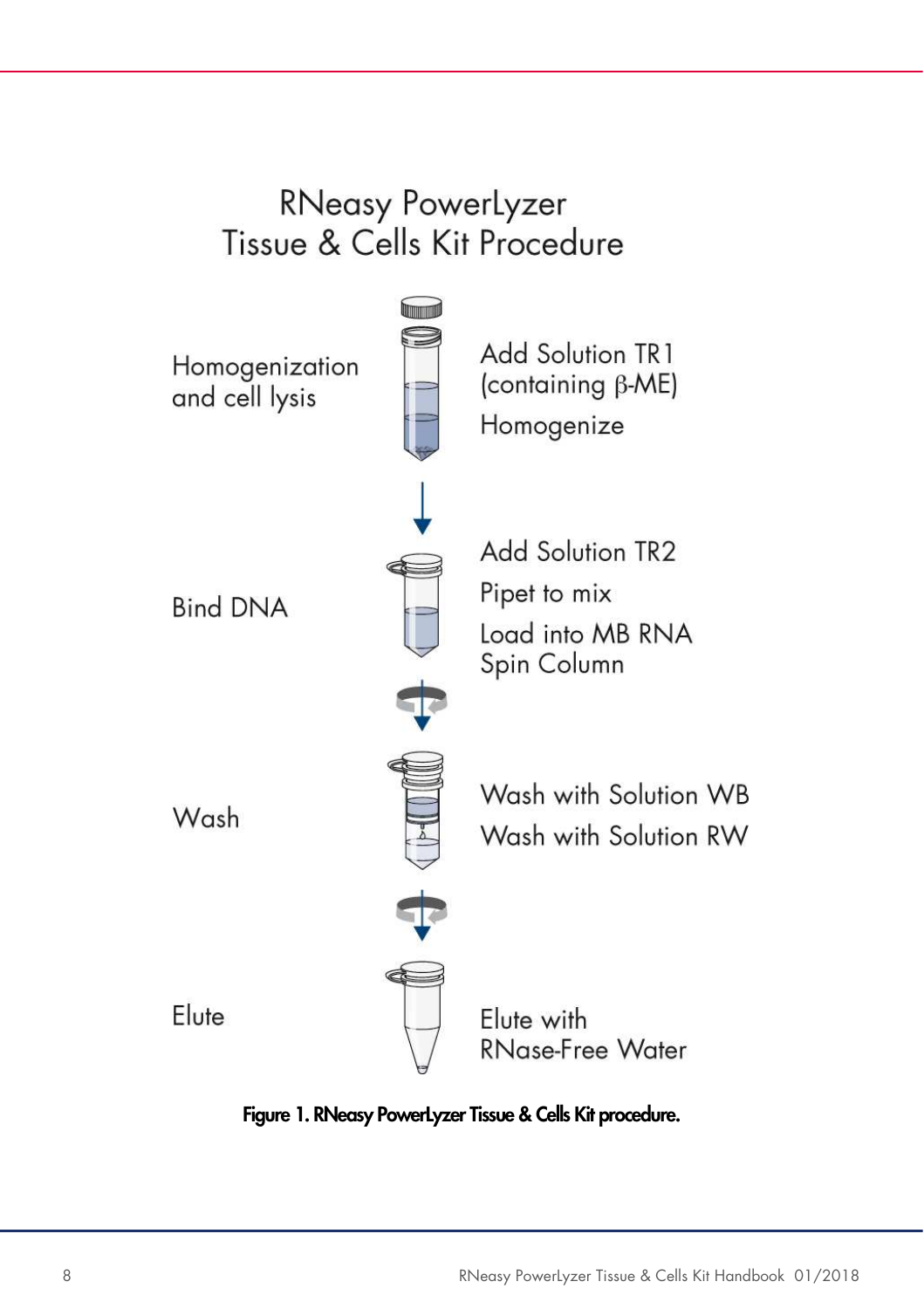### Equipment and Reagents to Be Supplied by User

When working with chemicals, always wear a suitable lab coat, disposable gloves and protective goggles. For more information, consult the appropriate safety data sheets (SDSs) available from the product supplier.

- $\bullet$  Microcentrifuge (13,000 x g)
- PowerLyzer 24 Homogenizer or another bead homogenizer
- $\bullet$  Pipettor (5–600 µl)
- β-mercaptoethanol
- Rotor-stator or Polytron homogenizer (if using for homogenization step)
- Mortar and pestle (if using for homogenization step)
- Liquid nitrogen (if using for homogenization step)
- Phosphate-buffered saline (if using for homogenization step)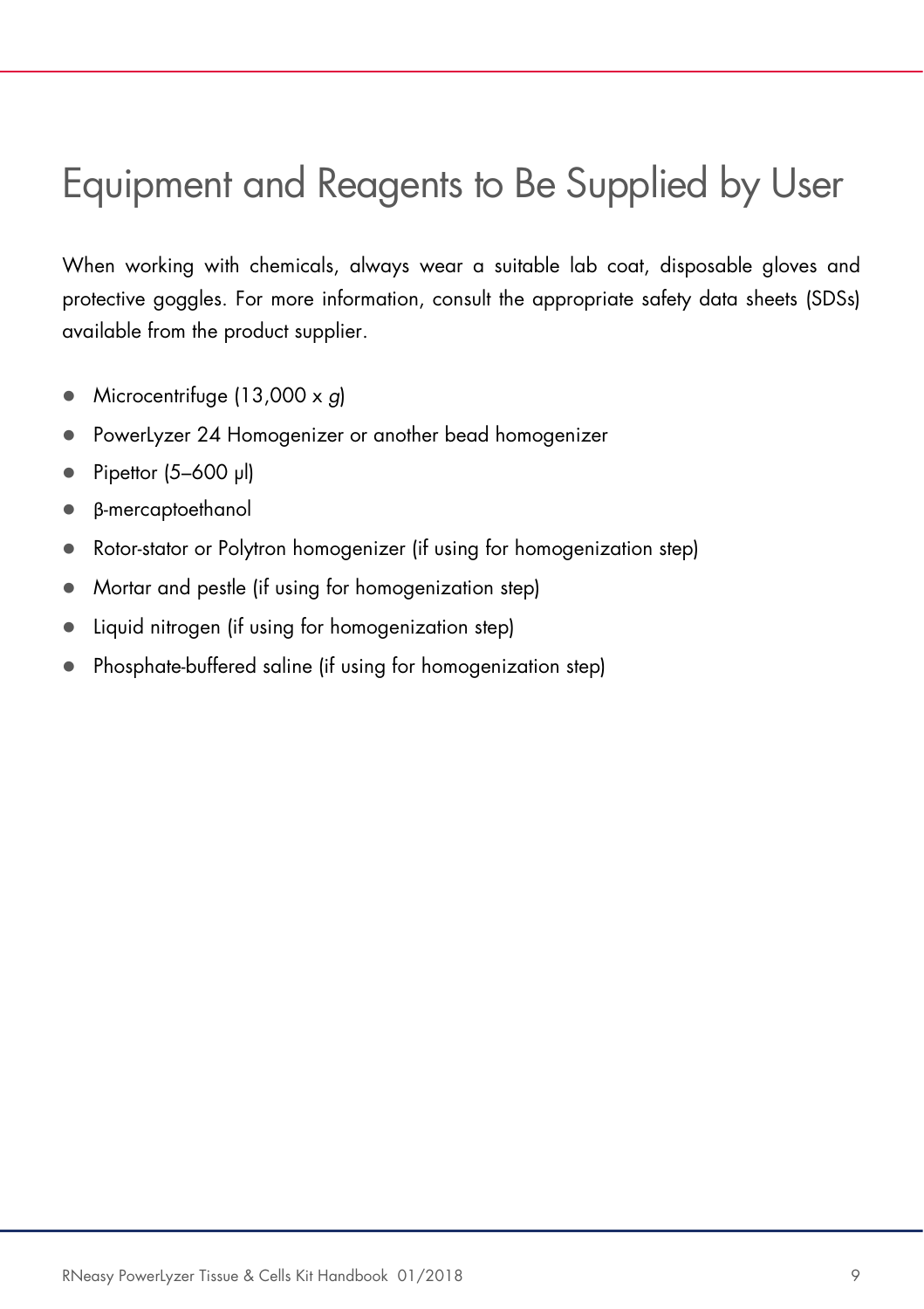### Important Notes Before Starting

#### PowerBead Tube identification

The high energies of the PowerLyzer 24 Homogenizer may affect labels on the caps of the PowerBead Tubes. Therefore, we recommend that you mark the sides of the PowerBead Tubes as well as the caps to ensure proper sample identification.

#### Homogenization methods

The RNeasy PowerLyzer Tissue & Cells Kit is optimized for use with the PowerLyzer 24 Homogenizer. The optimal setting is two cycles of 45 seconds at 3500 rpm with a 30-second dwell or pause in between cycles. Samples can be kept chilled in a bench-top cooler or on ice before homogenization to protect the RNA integrity while processing.

#### Amount of Solution TR1 to use

#### Table 2. Amount of Solution TR1 to use for the RNeasy PowerLyzer Tissue & Cells Kit

| Amount of starting material                | Volume of Solution TR1 (µl) |
|--------------------------------------------|-----------------------------|
| Tissue $\leq 12$ mg                        | 300                         |
| Tissue $> 12$ mg and up to 25 mg           | 600                         |
| Cells $\leq 5 \times 10^6$                 | 300                         |
| Cells = $5 \times 10^6$ to $1 \times 10^7$ | 600                         |

For spleen and thymus, do not use more than 10 mg of tissue per 300 μl of Solution TR1 to help decrease genomic DNA contamination. For liver samples, do not exceed 20 mg of tissue or you may exceed the binding capacity of the column. Up to 100 μg of RNA may be recovered from a single column.

For spleen, thymus and tissue culture cells, we recommend the DNase Max Kit (cat. no. 15200-50) to remove genomic DNA contamination.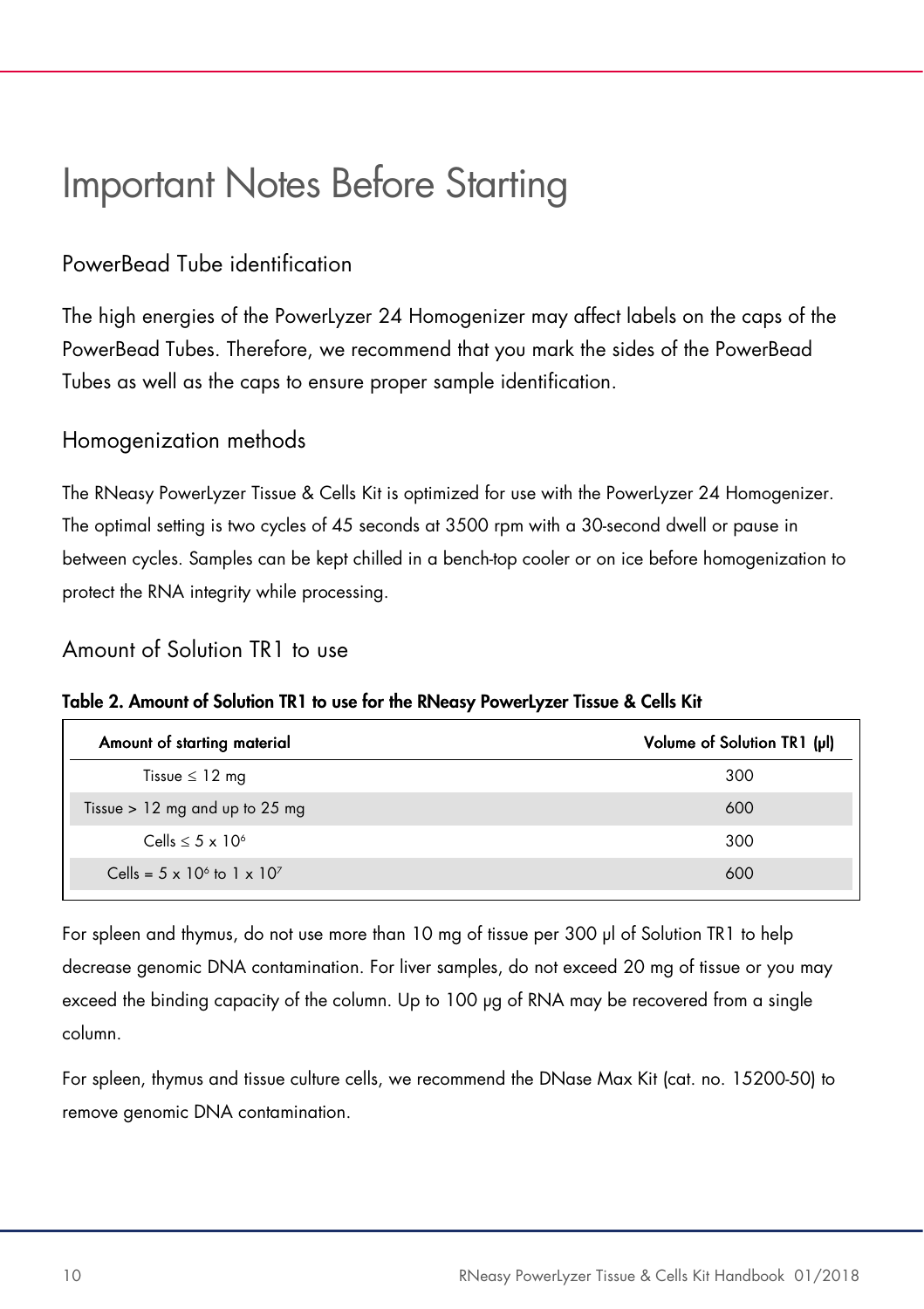### Protocol: Experienced User

#### Important points before starting

- Warm Solution TR1 to 37°C for 5–10 minutes to dissolve any precipitate.
- Prepare Solution TR1 by adding 10 µl β-mercaptoethanol (β-ME) for every 1 ml of Solution TR1 for each sample to be processed. Solution TR1/β-ME should be prepared fresh each time according to the number of samples being processed.
- $\bullet$  Perform all steps at room temperature (15–25°C). Use a standard microcentrifuge. If using a refrigerated centrifuge, do not allow the centrifuge to cool.
- Homogenized samples in Solution TR1 may be stored at –65 to –90°C for up to 2 months until ready to use.

#### Procedure

- 1. Properly label each PowerBead Tube on both the cap and on the side.
- 2. Homogenize tissue samples following ONLY one of the methods (a–d) described below. For alternative homogenization methods, please contact QIAGEN Technical Services.

#### a) PowerLyzer 24 or other bead beater

- 1) In a PowerBead Tube, Ceramic 2.8 mm (provided), add 300 or 600 μl of Solution TR1/β-ME, according to Table 2 (page 10) in the Handbook. Chill the tubes on ice or in a cooling block.
- 2) Weigh and add tissues to the PowerBead Tube. Keep chilled until ready to homogenize.
- 3) Place PowerBead Tubes into the tube holder of the PowerLyzer 24 Homogenizer. The tubes must be balanced in the tube holder. Homogenize the tissue for 2 cycles at 3500 rpm for 45 s each with 30 s dwells between cycles.
- 4) Centrifuge the PowerBead Tubes containing the tissue lysate at  $13,000 \times q$  for 1 min. Transfer the lysate to a new 2 ml Collection Tube (provided)

#### b) Rotor-stator or Polytron homogenizer

1) Weigh the tissues and place into a vessel aptly sized for your homogenizer.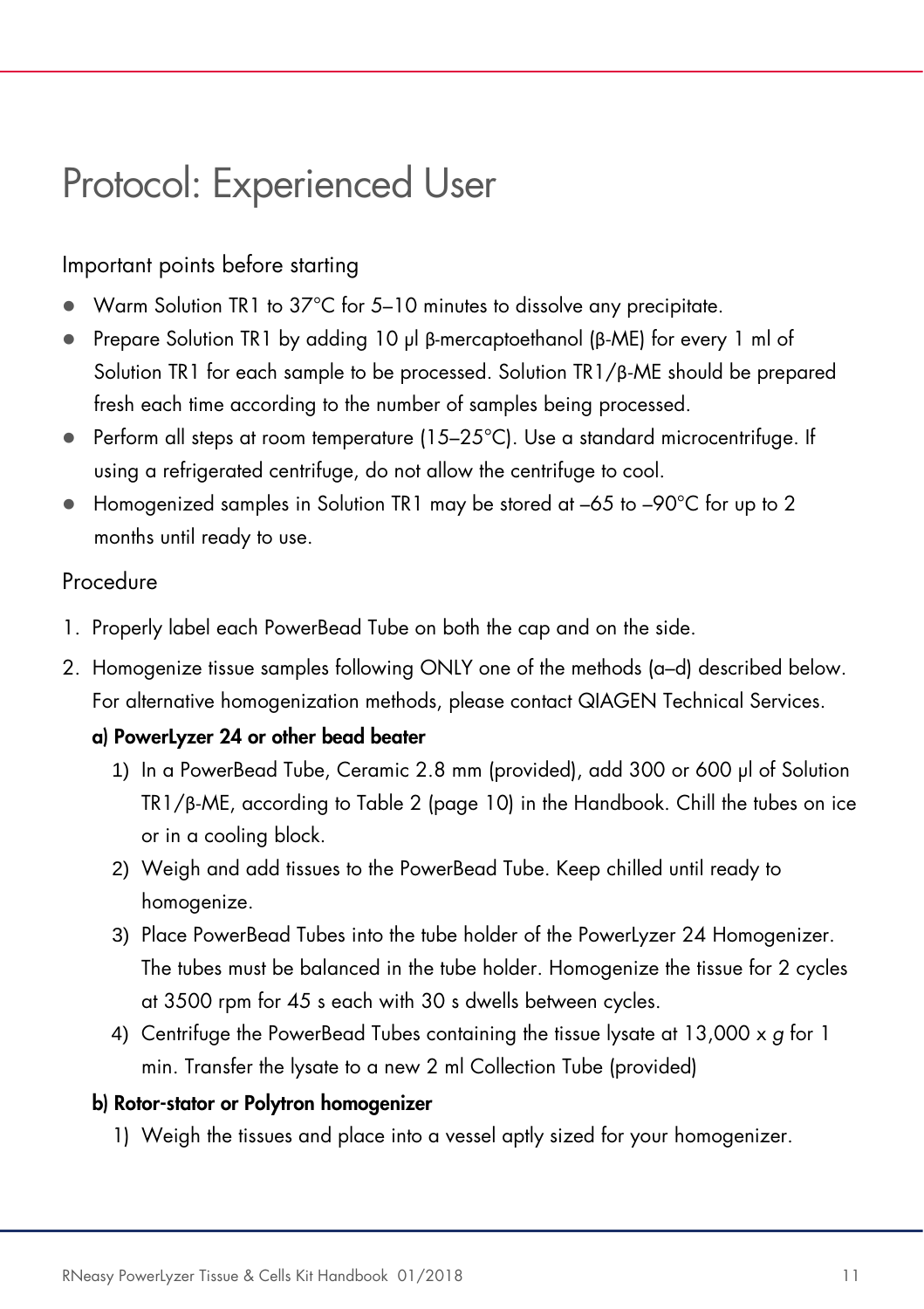- 2) Add 300 or 600 μl of Solution TR1/ $\beta$ -ME, according to Table 2 (page 10) in the handbook.
- 3) Homogenize for 30–40 s until the tissue is completely liquefied and no visible particulates remain.
- 4) Transfer the lysate to a new 2 ml Collection Tube (provided).

#### c) Liquid nitrogen and mortar and pestle

- 1) Weigh the tissues and place into the pre-chilled mortar.
- 2) Add liquid nitrogen and homogenize the tissue to a fine powder.
- 3) Resuspend powdered tissue with 300 or 600 μl of Solution TR1/ $\beta$ -ME, according to Table 2 (page 10) in the Handbook. Transfer to a 2 ml Collection Tube (provided).
- 4) Shear genomic DNA using a 20-gauge needle on a 1 cc syringe by moving the lysate in and out of the syringe at least 10 times or until the sample loses viscosity.

#### d) Homogenization of cells

- 1) Collect cells from culture medium and perform a cell count to determine the correct volume of Solution TR1 to use.
- 2) Pellet cells at 2000  $\times$  g for 5 min. Wash cells once with phosphate buffered saline to remove the culture medium. Pellet the cells again at 2000  $\times$  g for 5 min.
- 3) Add 300 or 600 μl of Solution TR1/β-ME, according to Table 2 (page 10) in the handbook, and transfer sample to a 2 ml Collection Tube (provided).
- 4) Vortex for 2 min to resuspend cells. No visible cell debris should remain.
- 3. Add 1 equal volume (300 or 600 µl) of Solution TR2 to the lysate. Mix by pipetting.
- 4. Transfer 600 µl of lysate to an MB RNA Spin Column. Centrifuge at  $\geq$ 10,000 x q for 1 min. Discard flow through and place the MB RNA Spin Column back into the 2 ml Collection Tube. If you used 600 µl each of Solutions TR1 and TR2, repeat this step.
- 5. Wash the MB RNA Spin Column with 500 μl of Solution WB. Centrifuge for 1 min at  $\geq$  10,000 x g. Transfer the Spin Filter to a new 2 ml Collection Tube (provided).
- 6. Wash the MB RNA Spin Column with 500 μl of Solution RW. Centrifuge for 1 min at  $\geq$  10,000 x g. Discard flow through. Place Spin Filter back into the 2 ml Collection Tube.
- 7. Repeat step 6.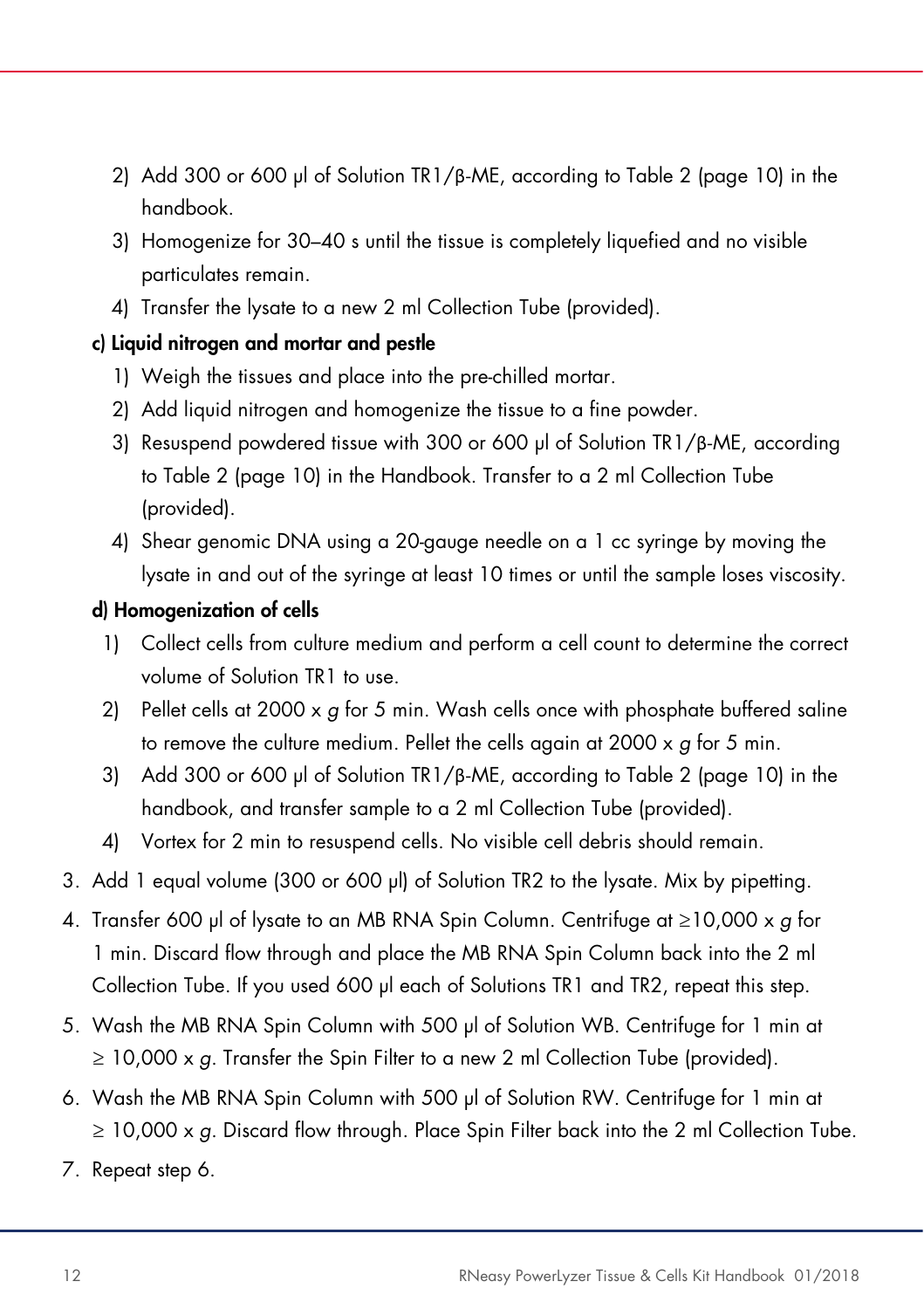- 8. Centrifuge the MB RNA Spin Column for 2 min at  $13,000 \times g$  to dry the membrane. Transfer the MB RNA Spin Column to a new 2 ml Collection Tube (provided).
- 9. Add 50-100 µl of RNase-Free Water directly onto the MB RNA Spin Column membrane. Incubate for 1 min at room temperature. Centrifuge for 1 min at  $\geq 10,000 \times g$ . The RNA is now ready for downstream applications and can be stored at –65 to –90°C.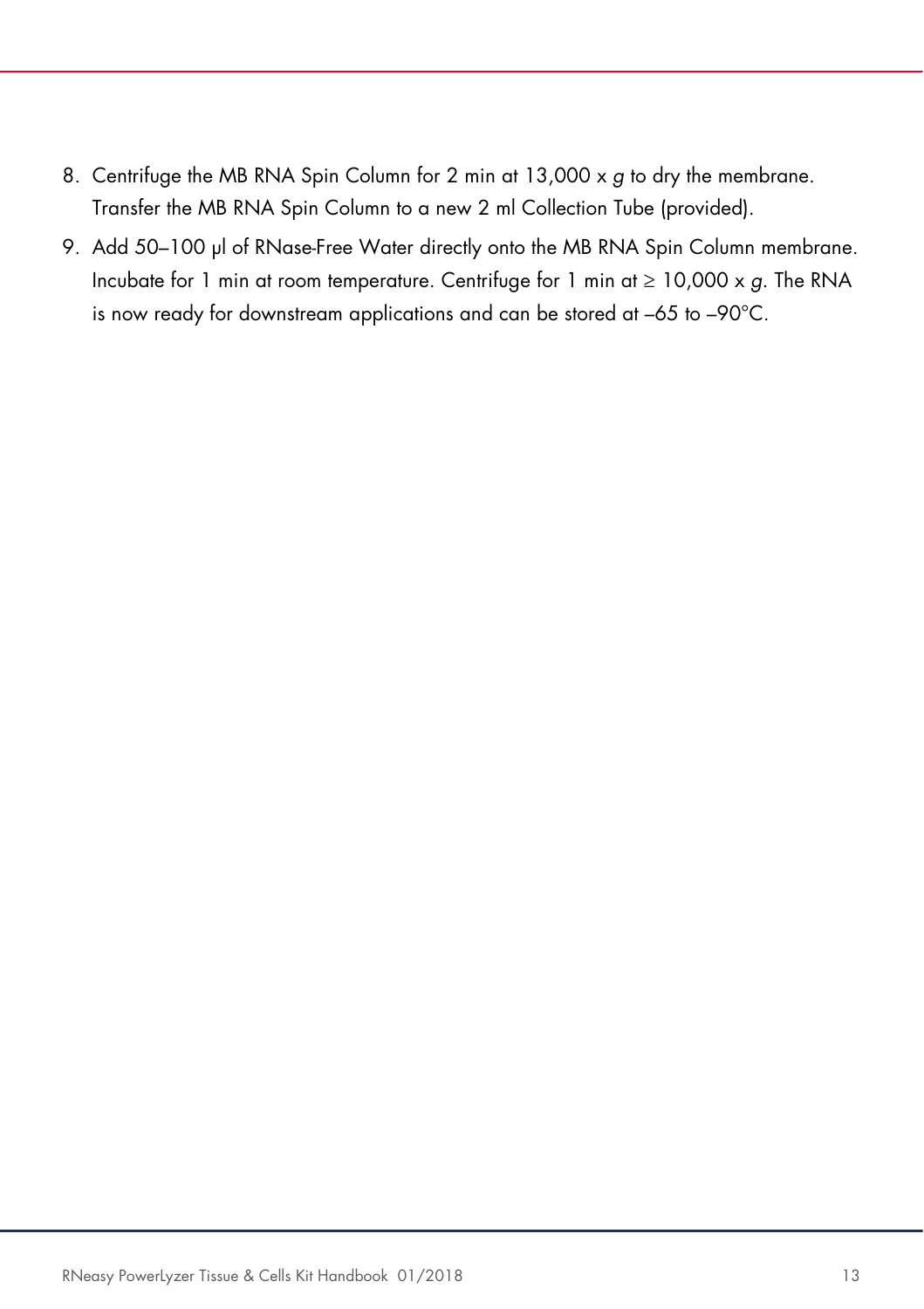### Protocol: Detailed

#### Important point before starting

- Warm Solution TR1 to 37°C for 5–10 minutes to dissolve any precipitate.
- Prepare Solution TR1 by adding 10 µl β-mercaptoethanol (β-ME) for every 1 ml of Solution TR1 for each sample to be processed. Solution TR1/β-ME should be prepared fresh each time according to the number of samples being processed.
- Perform all steps at room temperature (15–25°C). Use a standard microcentrifuge. If using a refrigerated centrifuge, do not allow the centrifuge to cool.
- Homogenized samples in Solution TR1 may be stored at –65 to –90°C for up to 2 months until ready to use.

#### Procedure

- 1. Properly label each PowerBead Tube on both the cap and on the side.
- 2. Homogenize tissue samples following ONLY one of the methods (a–d) described below. For alternative homogenization methods, please contact QIAGEN Technical Services. Note: The matrix of the tissue samples is dissolved into single cells that are then lysed by Solution TR1, which releases the cellular RNA. Genomic DNA is sheared into small sizes to enhance removal from the MB RNA Spin Column filter membrane.

#### a) PowerLyzer 24 or other bead beater

- 1) In a PowerBead Tube, Ceramic 2.8 mm (provided), add 300 or 600 μl of Solution TR1/β-ME, according to Table 2 (page 10) in the handbook. Chill the tubes on ice or in a cooling block.
- 2) Weigh and add tissues to the PowerBead Tube. Keep chilled until ready to homogenize.
- 3) Place PowerBead Tubes into the tube holder of the PowerLyzer 24 Homogenizer. The tubes must be balanced in the tube holder. Homogenize the tissue for 2 cycles at 3500 rpm for 45 s each with 30 s dwells between cycles.
- 4) Centrifuge the PowerBead Tubes containing the tissue lysate at 13,000  $\times g$  for 1 min. Transfer the lysate to a new 2 ml Collection Tube (provided)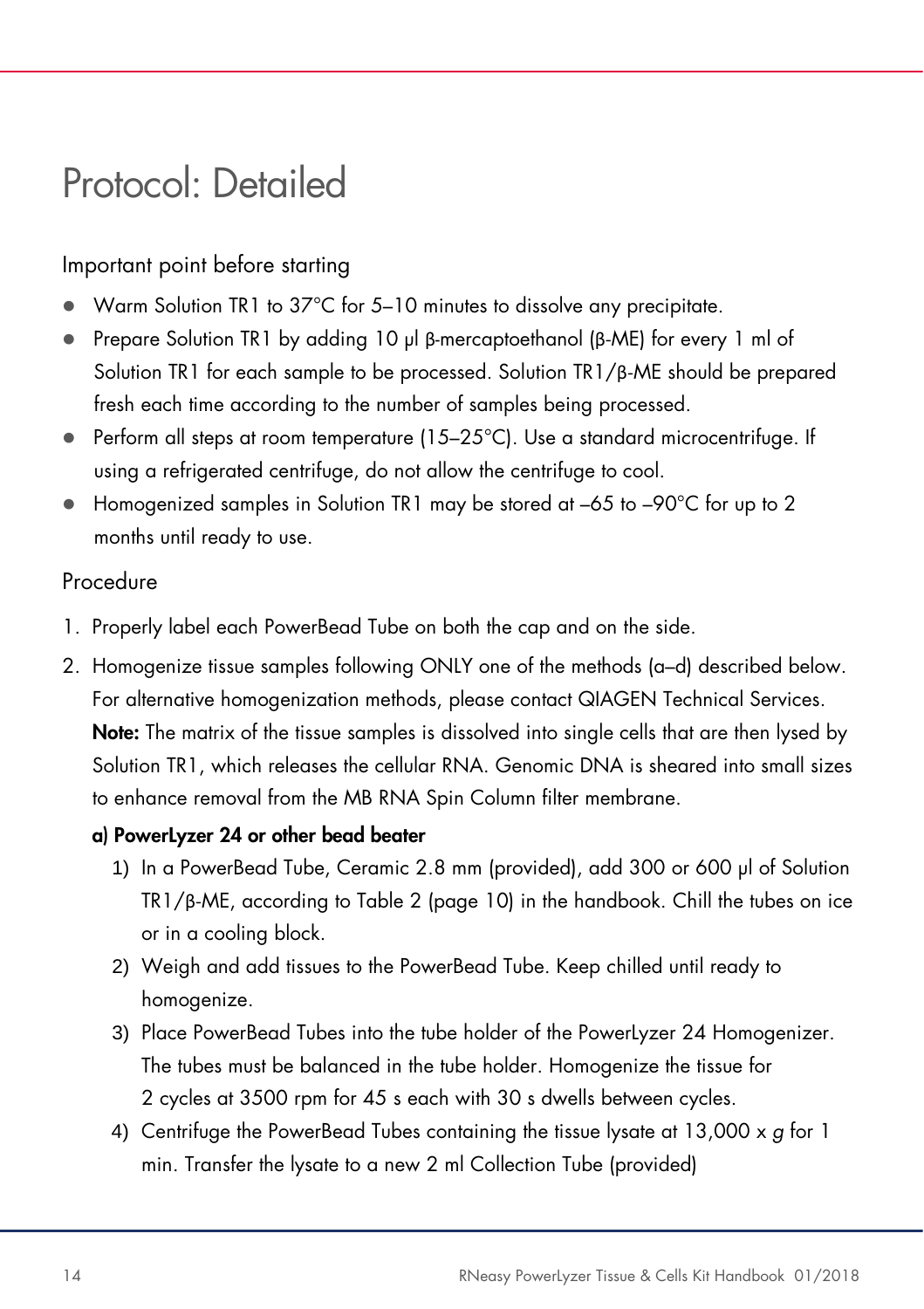#### b) Rotor-stator or Polytron homogenizer

- 1) Weigh the tissues and place into a vessel aptly sized for your homogenizer.
- 2) Add 300 or 600 μl of Solution TR1/β-ME, according to Table 2 (page 10) in the handbook.
- 3) Homogenize for 30–40 s until the tissue is completely liquefied and no visible particulates remain.
- 4) Transfer the lysate to a new 2 ml Collection Tube (provided).

#### c) Liquid nitrogen and mortar and pestle

- 1) Weigh the tissues and place into the pre-chilled mortar.
- 2) Add liquid nitrogen and homogenize the tissue to a fine powder.
- 3) Resuspend powdered tissue with 300 or 600 μl of Solution TR1/β-ME, according to Table 2 (page 10) in the handbook. Transfer to a 2 ml Collection Tube (provided).
- 4) Shear genomic DNA using a 20-gauge needle on a 1 cc syringe by moving the lysate in and out of the syringe at least 10 times or until the sample loses viscosity.

#### d) Homogenization of cells

- 1) Collect cells from culture medium and perform a cell count to determine the correct volume of Solution TR1 to use.
- 2) Pellet cells at 2000  $\times$  g for 5 min. Wash cells once with phosphate buffered saline to remove the culture medium. Pellet the cells again at 2000 x g for 5 min.
- 3) Add 300 or 600 μl of Solution TR1/β-ME, according to Table 2 (page 10) in the handbook, and transfer sample to a 2 ml Collection Tube (provided).
- 4) Vortex for 2 min to resuspend cells. No visible cell debris should remain.
- 3. Add 1 equal volume (300 or 600 µl) of Solution TR2 to the lysate. Mix by pipetting. Note: Solution TR2 is 70% ethanol and prepares optimal binding conditions for RNA capture on the MB RNA Spin Column filter membrane.
- 4. Transfer 600 µl of lysate to an MB RNA Spin Column. Centrifuge at  $\geq$ 10,000 x g for 1 min. Discard flow-through and place the MB RNA Spin Column back into the 2 ml Collection Tube. If you used 600 µl each of Solutions TR1 and TR2, repeat this step. Note: The RNA binds to the MB RNA Spin Column filter membrane.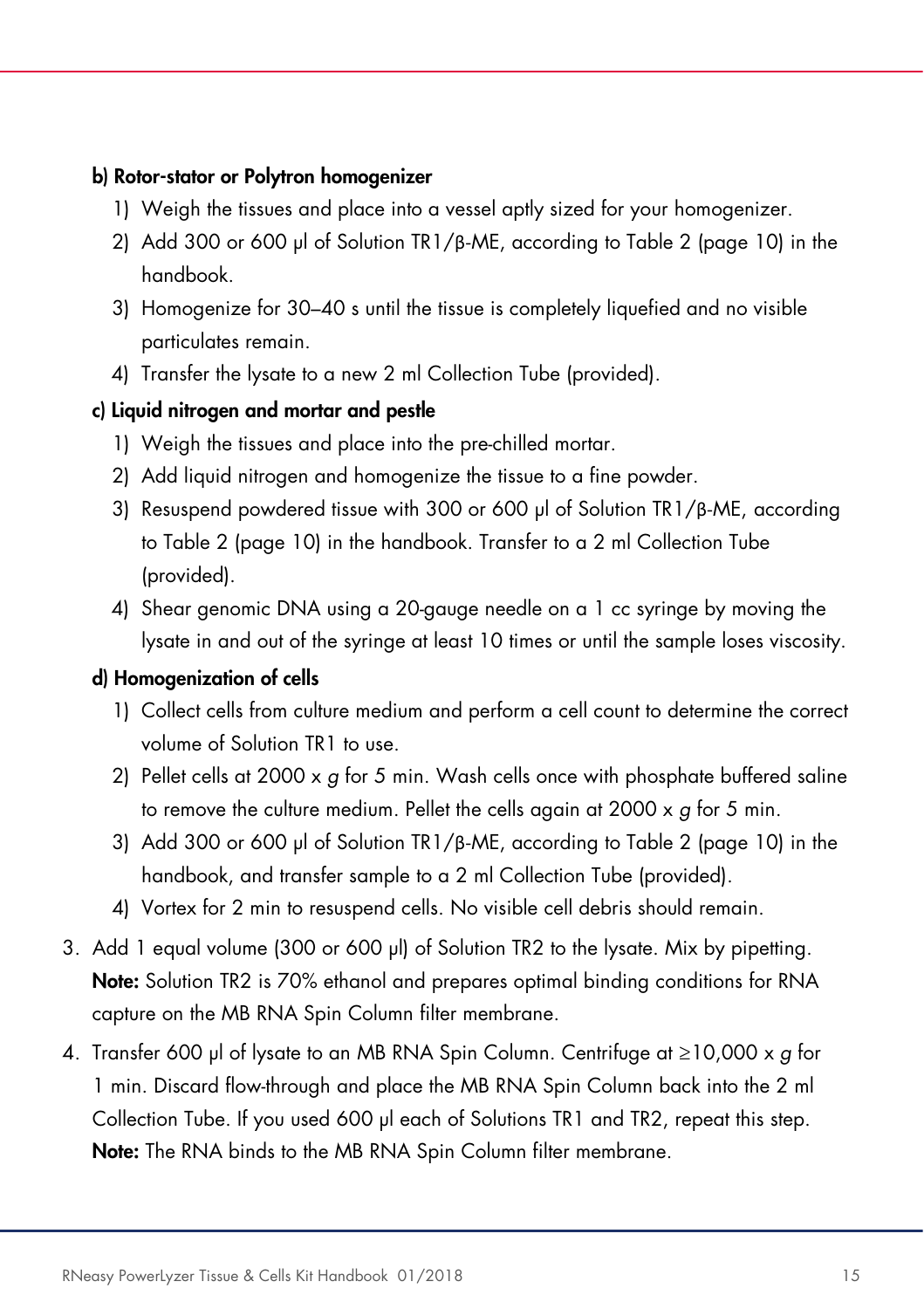- 5. Wash the MB RNA Spin Column with 500 μl of Solution WB. Centrifuge for 1 min at  $\geq$  10,000 x g. Transfer the Spin Filter to a new 2 ml Collection Tube (provided). Note: Solution WB removes proteins from the MB RNA Spin Column filter membrane. Note: The DNase Max Kit may be used after this step to remove genomic DNA that may be contaminating the RNA in the MB RNA Spin Column filter membrane.
- 6. Wash the MB RNA Spin Column with 500 μl of Solution RW. Centrifuge for 1 min at  $\geq 10,000 \times q$ . Discard flow through. Place Spin Filter back into the 2 ml Collection Tube (provided).

Note: Solution RW contains ethanol and removes salts that are present in Solution WB.

- 7. Repeat step 6.
- 8. Centrifuge the MB RNA Spin Column for 2 min at 13,000 x g to dry the membrane. Transfer the MB RNA Spin Column to a new 2 ml Collection Tube (provided). Note: This step dries the MB RNA Spin Column filter membrane completely so that the RNA may be released efficiently during the elution step with RNase-Free Water.
- 9. Add 50–100 µl of RNase-Free Water directly onto the MB RNA Spin Column membrane. Incubate for 1 min at room temperature. Centrifuge for 1 min at  $\geq 10,000 \times g$ . The RNA is now ready for downstream applications and can be stored at –65 to –90°C. Note: Either 50 μl or 100 μl of RNase-Free Water will work for the elution step. Using 50 μl yields more concentrated RNA while using 100 μl yields slightly higher amounts. The eluted RNA is ready to be used in enzymatic applications, or it can be stored until needed.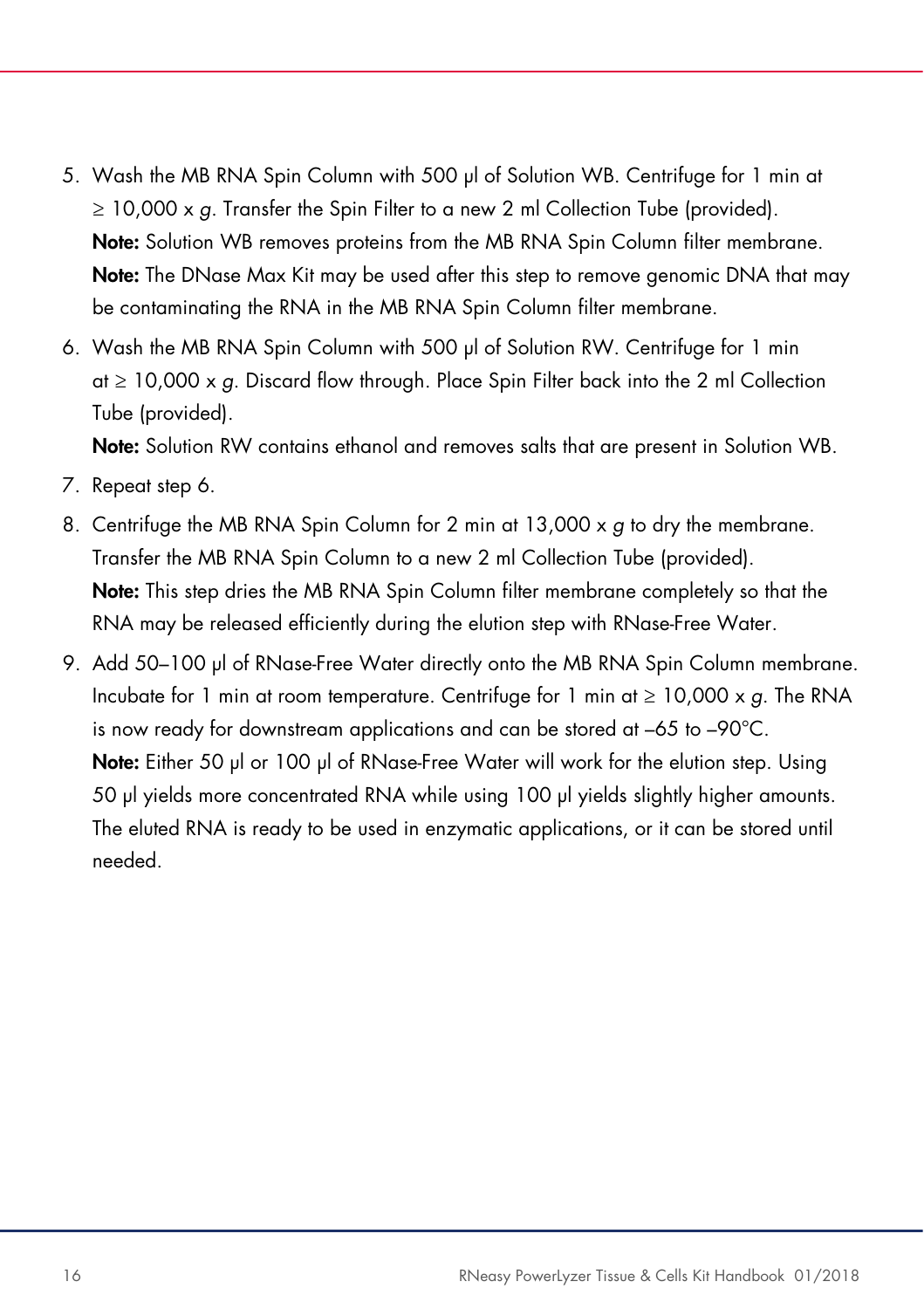### Troubleshooting Guide

This troubleshooting guide may be helpful in solving problems that may arise. For more information, see also the Frequently Asked Questions page at our Technical Support Center: www.qiagen.com/FAQ/FAQList.aspx. The scientists in QIAGEN Technical Services are always happy to answer any questions you may have about either the information and/or protocols in this handbook or sample and assay technologies. For contact information, visit www.qiagen.com.

| RNA |                                                |                                                                                                                                                                                                                                                                                                                                                           |
|-----|------------------------------------------------|-----------------------------------------------------------------------------------------------------------------------------------------------------------------------------------------------------------------------------------------------------------------------------------------------------------------------------------------------------------|
| a)  | RNA floats out of a well<br>when loading a gel | This usually occurs because Solution RW, which contains ethanol, remains in<br>the final sample. Avoid transferring any Solution RW to the elution step.                                                                                                                                                                                                  |
|     |                                                | To ensure complete drying of the MB RNA Spin Column membrane after<br>washing with Solution RW, centrifuge the column in a clean 2 ml Collection<br>Tube for an additional minute after the final wash step.                                                                                                                                              |
|     |                                                | Ethanol precipitation (described in "Concentrating eluted RNA") is the best<br>way to remove residual ethanol.                                                                                                                                                                                                                                            |
|     |                                                | If you live in a humid climate, you may experience increased difficulty with<br>drying of the membrane. Increase the centrifugation times by another minute.                                                                                                                                                                                              |
| b)  | RNA has low $A_{260/280}$<br>ratio             | The $A_{260/280}$ ratio for pure RNA should be 1.9-2.1. An $A_{260/280}$ ratio below<br>1.6 may have significant protein contamination.                                                                                                                                                                                                                   |
|     |                                                | A low $A_{260/280}$ ratio can also occur when the sample is measured in water.<br>The low pH of water can influence the $A_{280}$ reading and cause reduced<br>sensitivity to protein contamination. Re-measure the $A_{260/280}$ after diluting the<br>RNA in 10 mM Tris, pH 7.5.                                                                        |
|     |                                                | Low A <sub>260/280</sub> ratios also may occur if excess tissue was used or not enough<br>Solution TR1 was used for homogenization. Do not exceed 25 mg of tissue<br>and use enough Solution TR1 to ensure complete lysis of the sample.                                                                                                                  |
|     |                                                | Make sure to perform the wash step using Solution WB.                                                                                                                                                                                                                                                                                                     |
| c)  | DNA contamination of<br><b>RNA</b>             | To remove genomic DNA from RNA preps, we recommend the DNase Max<br>Kit (cat. no. 15200-50). The DNase Max Kit uses a high-velocity DNase<br>enzyme, which is efficiently removed post digestion using a resin that<br>inactivates and binds to the enzyme. RNA is purified from DNA without the<br>use of inhibitors (EDTA) or heat and is ready to use. |

Comments and suggestions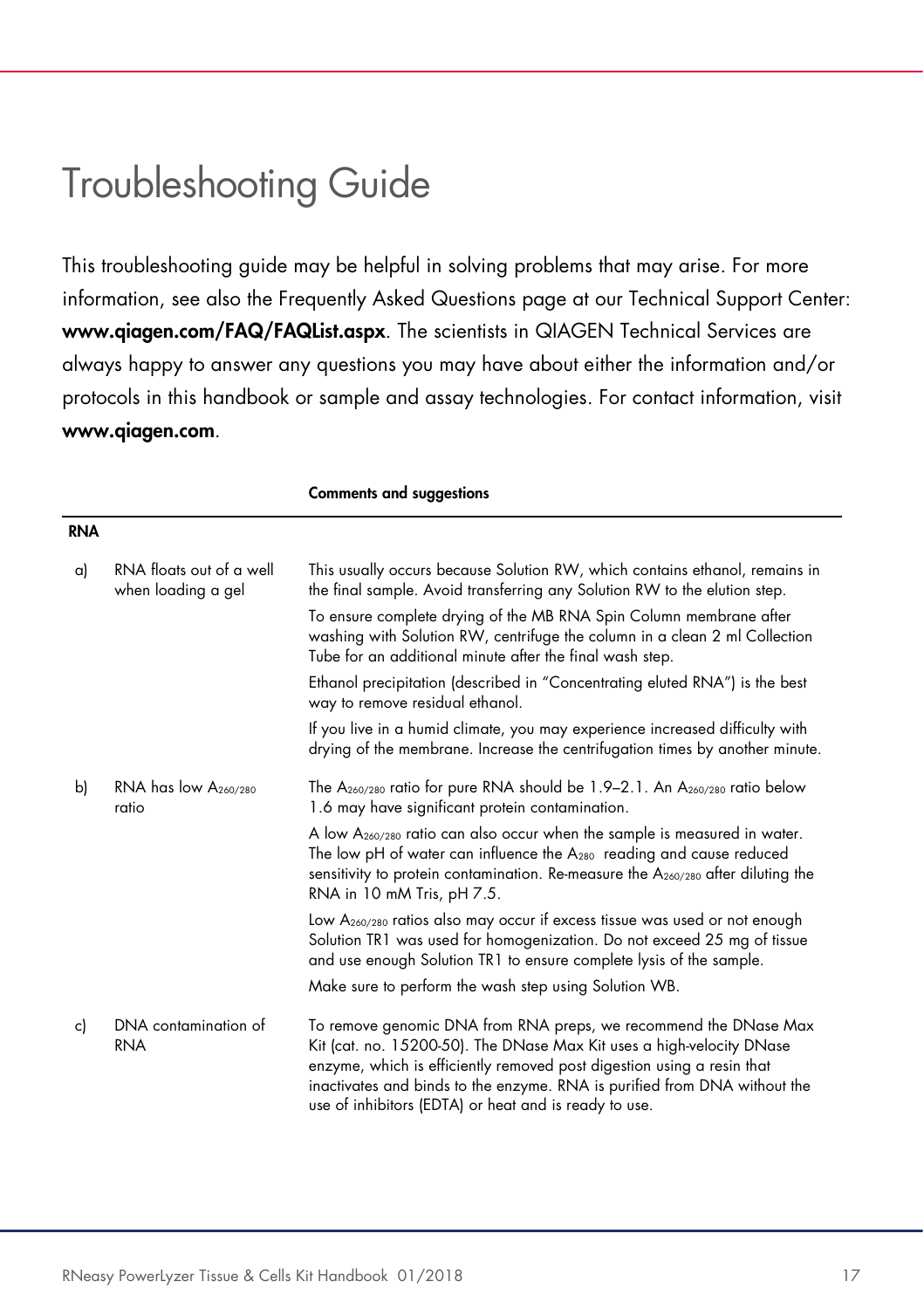#### Comments and suggestions

| d) | Low yields or RNA<br>degradation | Expected RNA yields for a variety of mouse tissues are shown in Table 3<br>(page 19). If the yields or integrity of RNA obtained are lower than expected,<br>the following reasons may apply:                                                                                                                                                                                                                                                                                                                     |
|----|----------------------------------|-------------------------------------------------------------------------------------------------------------------------------------------------------------------------------------------------------------------------------------------------------------------------------------------------------------------------------------------------------------------------------------------------------------------------------------------------------------------------------------------------------------------|
|    |                                  | • Homogenization of the sample to release RNA is critical. For best results, use<br>the PowerLyzer 24 Homogenizer. Ensure that the sample is completely<br>homogeneous.                                                                                                                                                                                                                                                                                                                                           |
|    |                                  | • Do not use more than 25 mg of tissue per prep to avoid overloading the<br>capacity of the MB RNA Spin Column. That can cause clogging and lead to<br>lower RNA yields and purity.                                                                                                                                                                                                                                                                                                                               |
|    |                                  | • Tissue samples must be stored at -65 to -90°C or in liquid nitrogen<br>immediately upon collection to preserve the RNA. The use of RNA stabilizing<br>reagents, such as RNA/ater™, is suitable for collection of samples at room<br>temperature and subsequent storage at $-15$ to $-30^{\circ}$ C.                                                                                                                                                                                                             |
|    |                                  | • Homogenization should be performed quickly upon removal of tissue<br>samples from storage or from RNA stabilizing reagents.                                                                                                                                                                                                                                                                                                                                                                                     |
|    |                                  | • For samples that are difficult to homogenize with standard methods (e.g.,<br>muscle, skin or cartilage), call QIAGEN Technical Services for alternative<br>protocols.                                                                                                                                                                                                                                                                                                                                           |
|    |                                  | • RNA will not always run correctly on non-denaturing gels and may show<br>smearing due to secondary structure. Run RNA on a denaturing gel according<br>to instructions in Appendix C: Protocol for Formaldehyde Gel Electrophoresis.<br>Alternatively, to visualize RNA on a non-denaturing agarose gel, heat<br>denature the RNA prior to loading by performing the steps for "RNA Sample<br>Preparation" in Appendix C: Protocol for Formaldehyde Gel Electrophoresis.                                        |
|    |                                  | • RNA should only be heated in water or in a loading buffer that contains<br>EDTA to chelate divalent cations that can cause hydrolysis of RNA.                                                                                                                                                                                                                                                                                                                                                                   |
|    |                                  | • The A <sub>260/280</sub> ratio is a good indicator of RNA quality. The A <sub>260</sub> value will<br>increase as RNA is digested into smaller fragments and single nucleotides. An<br>A <sub>260/280</sub> ratio above 2.3 may indicate RNA degradation.                                                                                                                                                                                                                                                       |
|    |                                  | . If you are using the Agilent® BioAnalyzer® to visualize RNA, make sure to<br>perform the heat denaturation step prior to loading samples into the chip to<br>obtain accurate RNA profiles.                                                                                                                                                                                                                                                                                                                      |
| e) | Concentrating eluted<br>RNA      | The final volume of eluted RNA will be 50–100 µl. The RNA may be<br>concentrated by adding 5-10 µl of 3 M NaCl and inverting 3-5 times to mix.<br>Next, add 250 µl of 100% cold ethanol and invert 3-5 times to mix. Incubate<br>at $-15$ to $-30^{\circ}$ C for 20 minutes and centrifuge at 16,000 x g for 20 minutes<br>at room temperature. Decant all liquid. Remove all residual ethanol in a<br>speed vac, dessicator or ambient air. Resuspend precipitated RNA in desired<br>volume of RNase-Free water. |
| f) | Storing RNA                      | RNA is eluted in RNase-Free Water (provided) and must be stored at -65 to<br>$-90^{\circ}$ C to prevent degradation.                                                                                                                                                                                                                                                                                                                                                                                              |
|    |                                  | RNA can be precipitated in ethanol and stored at $-15$ to $-30^{\circ}$ C to ensure<br>minimal degradation during long term storage.                                                                                                                                                                                                                                                                                                                                                                              |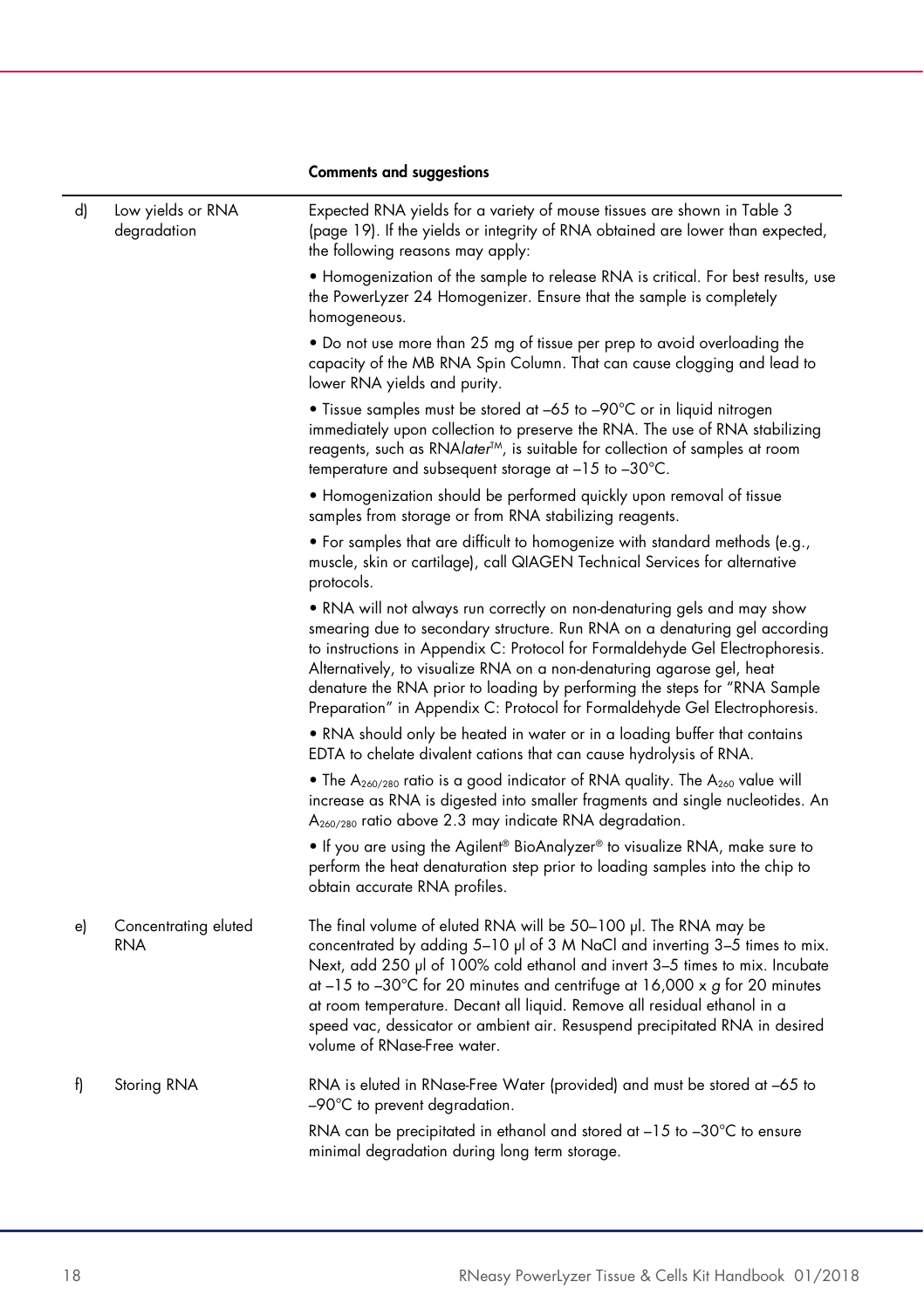### Appendix A: Expected RNA Yields

Average yields of RNA for a variety of mouse tissues is provided in Table 3. Yields may vary based on the age of the animal, method of tissue storage, and the growth stage of cells in culture.

Liver tissues contain the highest yields of RNA and spleen and thymus contain highest levels of genomic DNA. If you are working with a tissue for the first time and are unsure of the yields, start with 10 mg of sample. For liver samples, do not exceed 20 mg of tissue or you may exceed the column binding capacity. Up to 100 μg of RNA may be recovered from a single column. For spleen, thymus and tissue culture cells, we strongly recommend using the DNase Max Kit (cat. no. 15200-50) to remove genomic DNA.

| Tissue (10 mg) | Average RNA yield (µg) |
|----------------|------------------------|
| Liver          | $40 - 60$              |
| Spleen         | $30 - 60$              |
| Kidney         | $20 - 30$              |
| Lung           | $5 - 15$               |
| Heart          | $5 - 10$               |
| Muscle         | $10 - 30$              |
| <b>Brain</b>   | $5 - 20$               |
| Cells          | Varies                 |
|                |                        |

#### Table 3. Average RNA yields for a variety of mouse tissues

Note: Samples were stored in RNA*later* stabilization reagent at -15 to -30°C.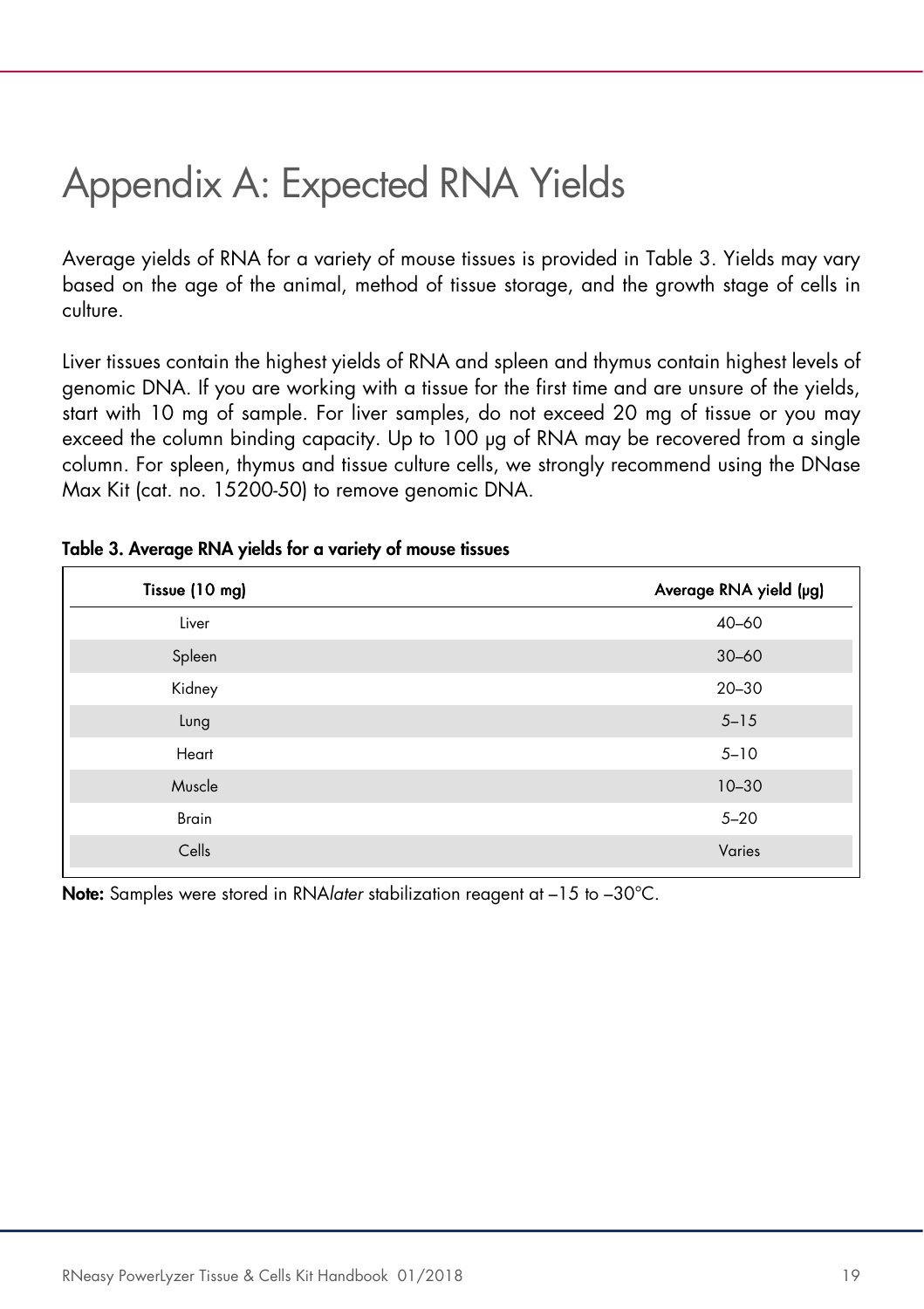### Appendix B: Additional Protocols

#### Protocol for RNA cleanup after using TRIzol™ or TRI Reagent<sup>®</sup>

- 1. In a PowerBead Tube, Ceramic 2.8 mm weigh up to 100 mg of tissue and add 1 ml of TRIzol or TRI Reagent.
- 2. Homogenize the tissue sample using a PowerLyzer 24 Homogenizer for 2 cycles at 45 s at setting 3500 rpm with a 30 second dwell between cycles.
- 3. Allow the sample to sit at room temperature for 5 min to allow for dissociation of nucleoprotein complexes.
- 4. Add 200 μl of chloroform per 1 ml TRIzol Reagent. Cap the tubes and shake vigorously for 20 s.
- 5. Incubate at room temperature for 2–3 min.
- 6. Centrifuge the tubes at 12,000 x q for 15 min at  $2-8^{\circ}$ C to separate the phases. Note: The mixture will separate into a lower red phase containing the phenol-chloroform, an interphase, and an upper aqueous phase containing the RNA.
- 7. Collect the upper aqueous phase (approximately 600 μl) and transfer to a new tube.
- 8. Add one volume of Solution TR2. Mix by vortexing.
- 9. Transfer 600 µl of lysate onto the MB RNA Spin Column. Centrifuge at  $\geq 10,000 \times g$  for 1 min. Discard the flow-through and place the MB RNA Spin Column back into the 2 ml Collection Tube. Repeat with the rest of the lysate and centrifuge at  $\geq 10,000 \times g$  for 1 min.
- 10. Discard the flow-through. Place the MB RNA Spin Column back into the same 2 ml Collection Tube.
- 11. Wash the MB RNA Spin Column with 500 μl of Solution WB. Centrifuge for 1 min at ≥ 10,000 x g. Transfer the MB RNA Spin Column to a new 2 ml Collection Tube. Note: The DNase Max Kit may be used after this step to remove genomic DNA that may be contaminating the RNA in the MB RNA Spin Column filter membrane.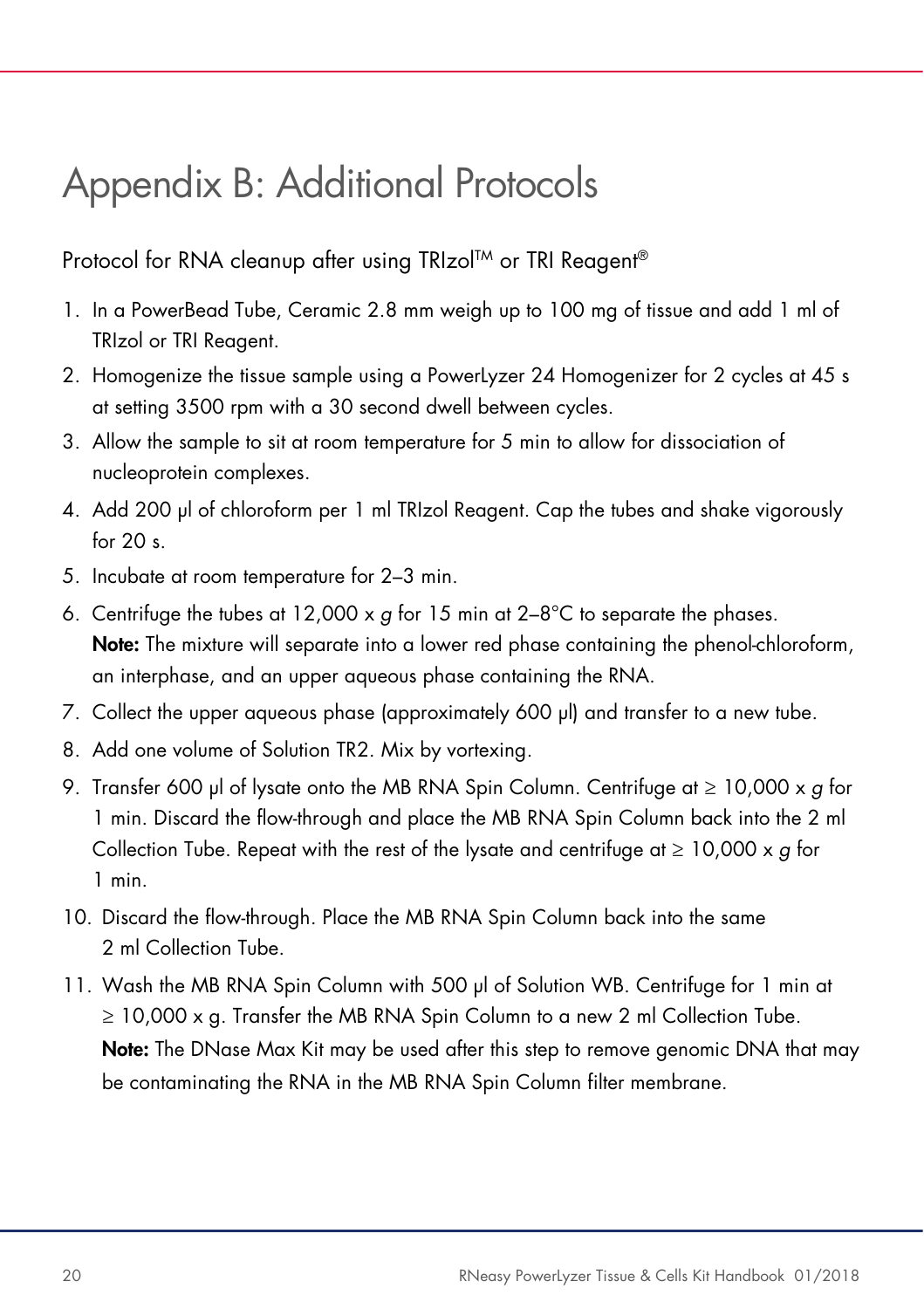- 12. Wash the Spin Filter with 500 μl of Solution RW. Centrifuge at  $\geq 10,000 \times g$  for 1 min. Discard the flow-through and place the MB RNA Spin Column back into the same 2 ml Collection Tube.
- 13. Repeat step 12.
- 14. Centrifuge the Spin Filter in the empty 2 ml Collection Tube for 2 minutes at 13,000 x q. Transfer the Spin Filter to a new 2 ml Collection Tube.
- 15. To elute the RNA, add 50–100 μl of RNase-Free Water directly onto the MB RNA Spin Column filter membrane and allow it to incubate for 1 min at room temperature. Then centrifuge for 1 min at  $\geq 10,000 \times q$ . Note: The RNA may be stored at -65 to -90°C.

Protocol for RNA cleanup and concentration using already-purified RNA

- 1. Resuspend the RNA in 100 μl of RNase-Free Water.
- 2. Add 350 μl of Solution TR1 and mix with pipetting.
- 3. Add 250 μl of Solution TR2 and mix by pipetting.
- 4. Load all 700 μl of the sample onto a MB RNA Spin Column and centrifuge for 1 min at 10,000  $\times$  g. Discard the flow-through and place the MB RNA Spin Column back into the same 2 ml Collection Tube.
- 5. Add 500 μl of Solution RW and centrifuge at 10,000 x g for 1 minute to wash the membrane. Discard the flow-through and place the MB RNA Spin Column back into the 2 ml Collection Tube.

Note: Solution WB is not required for RNA cleanup.

- 6. Repeat step 5.
- 7. Centrifuge to dry the membrane for 2 min at  $13,000 \times g$ .
- 8. Transfer the MB RNA Spin Column to a new 2 ml Collection Tube and elute with 50–100 μl of RNase-Free Water.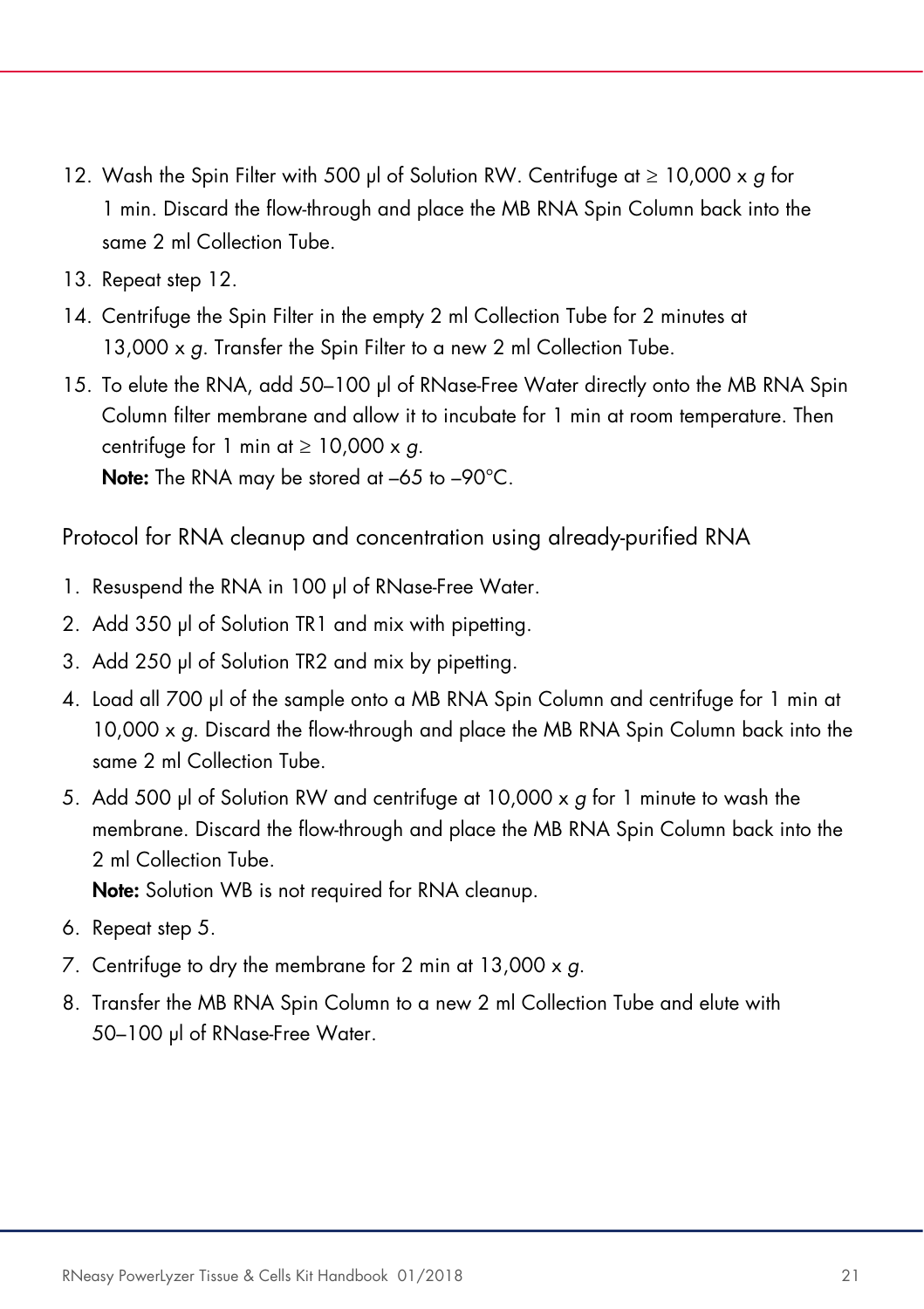Protocol to remove genomic DNA contamination using the DNase Max Kit

#### Notes before starting

- DO NOT VORTEX the DNase I. It will denature the enzyme and decrease its activity.
- Just before use, resuspend the DNase Removal Resin by inverting or vortexing until the slurry is homogeneous.

#### DNase Reaction

- 1. Mix 1 µl of DNase I enzyme (10 units) and enough 10x DNase Buffer to achieve a final concentration of 1x DNase Buffer in the digestion reaction. **Examples:** For 50 µl digestion reactions, use 1 µl of DNase I enzyme and 5 µl of  $10x$ DNase Buffer. For 100 µl reactions, use1 µl DNase I enzyme and 10 µl of 10x DNase Buffer.
- 2. Bring the reaction to final volume using RNase-Free water (provided). Mix by pipetting up and down.
- 3. Incubate at 37°C for 20 min.

#### DNase Removal

- 4. Add 5 µl of homogeneous DNase Removal Resin per 10 units of DNase I for a 50 µl reaction, or 10 µl of DNase Removal Resin for every 100 µl reaction, whichever is greater.
- 5. Incubate for 10 min at room temperature. Invert or flick to resuspend every 1–2 min or place the tubes on a Vortex Adapter (cat. no. 13000-V1) attached to a Vortex Genie® 2 and set the vortex between speed 5–6 to agitate the resin and promote binding of the DNase.

Note: The solution should agitate without splashing.

6. Centrifuge at  $13,000 \times g$  for 1 min to pellet the resin.

Transfer the supernatant to a new tube, taking care not to transfer any of the resin. The RNA is now ready to use for RT-PCR and further analysis.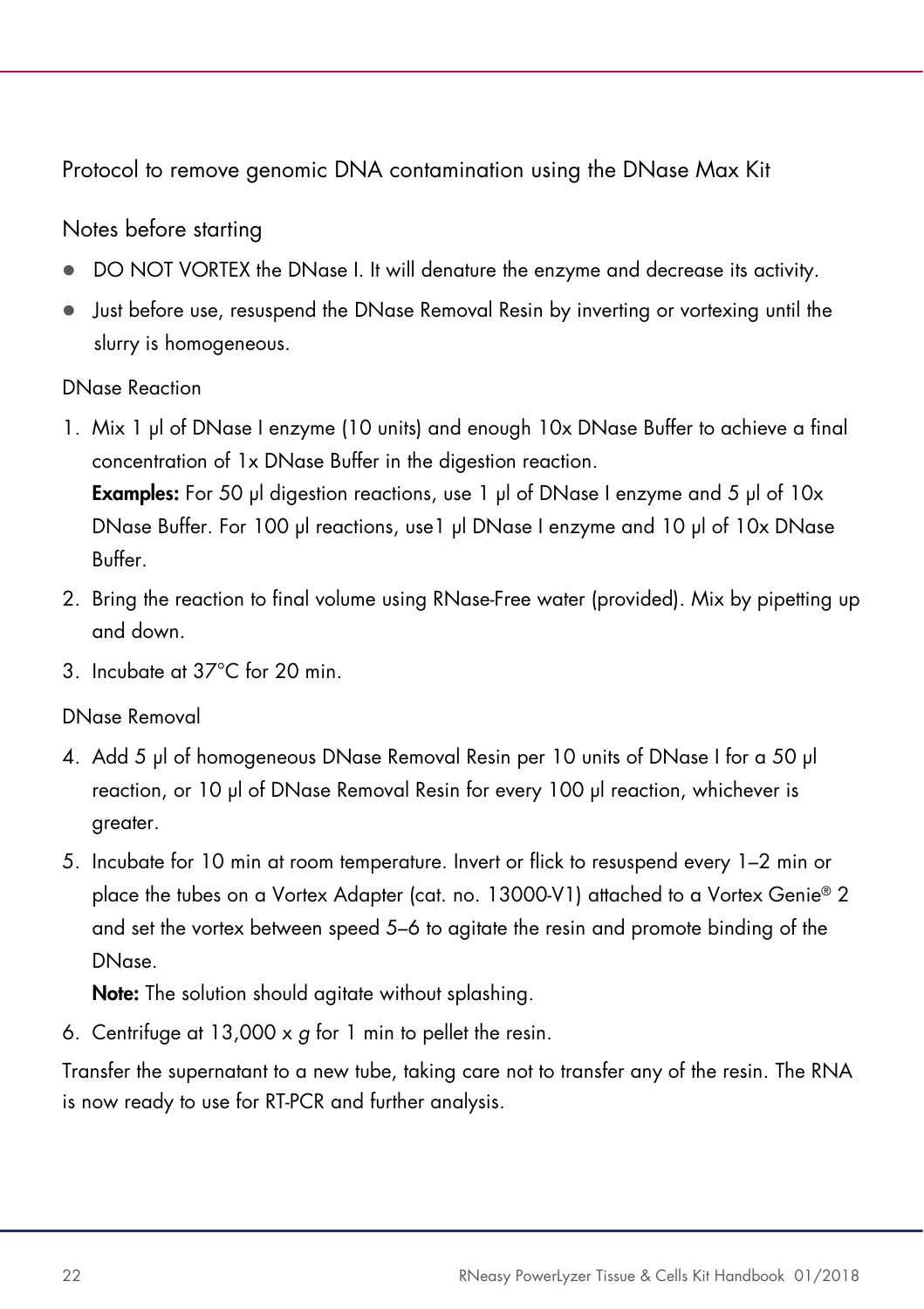## Appendix C: Formaldehyde Agarose Gel Electrophoresis

#### Solutions needed:

- 10x formaldehyde agarose gel buffer
	- 200 mM 3-[N-morpholino] propanesulfonic acid (MOPS) (free acid)
	- 50 mM sodium acetate
	- 10 mM EDTA
	- Sodium hydroxide to adjust pH to 7.0
- 1x formaldehyde agarose gel buffer (1L)
	- 100 ml 10x formaldehyde agarose gel buffer
	- 20 ml 37% formaldehyde
	- 880 ml DEPC-treated water
- 5x RNA loading dye
	- 16 μl saturated aqueous Bromophenol Blue solution
	- 80 μl 0.5 M EDTA (pH 8.0)
	- 720 μl 37% formaldehyde
	- 2 ml 100% glycerol
	- 3084 μl formamide
	- 4 ml 10x formaldehyde agarose gel buffer

#### Preparing formaldehyde agarose gel

Prepare the formaldehyde agarose gel (1.2% in 100 ml) by mixing 1.2 g agarose, 10 ml of 10x formaldehyde agarose gel buffer and 90 ml DEPC-treated water.

Heat the mixture in a microwave oven to melt the agarose. Cool to 65°C in a water bath. Add 1.8 ml of 37% formaldehyde and 2 μl of 5 mg/ml ethidium bromide. Swirl to mix and pour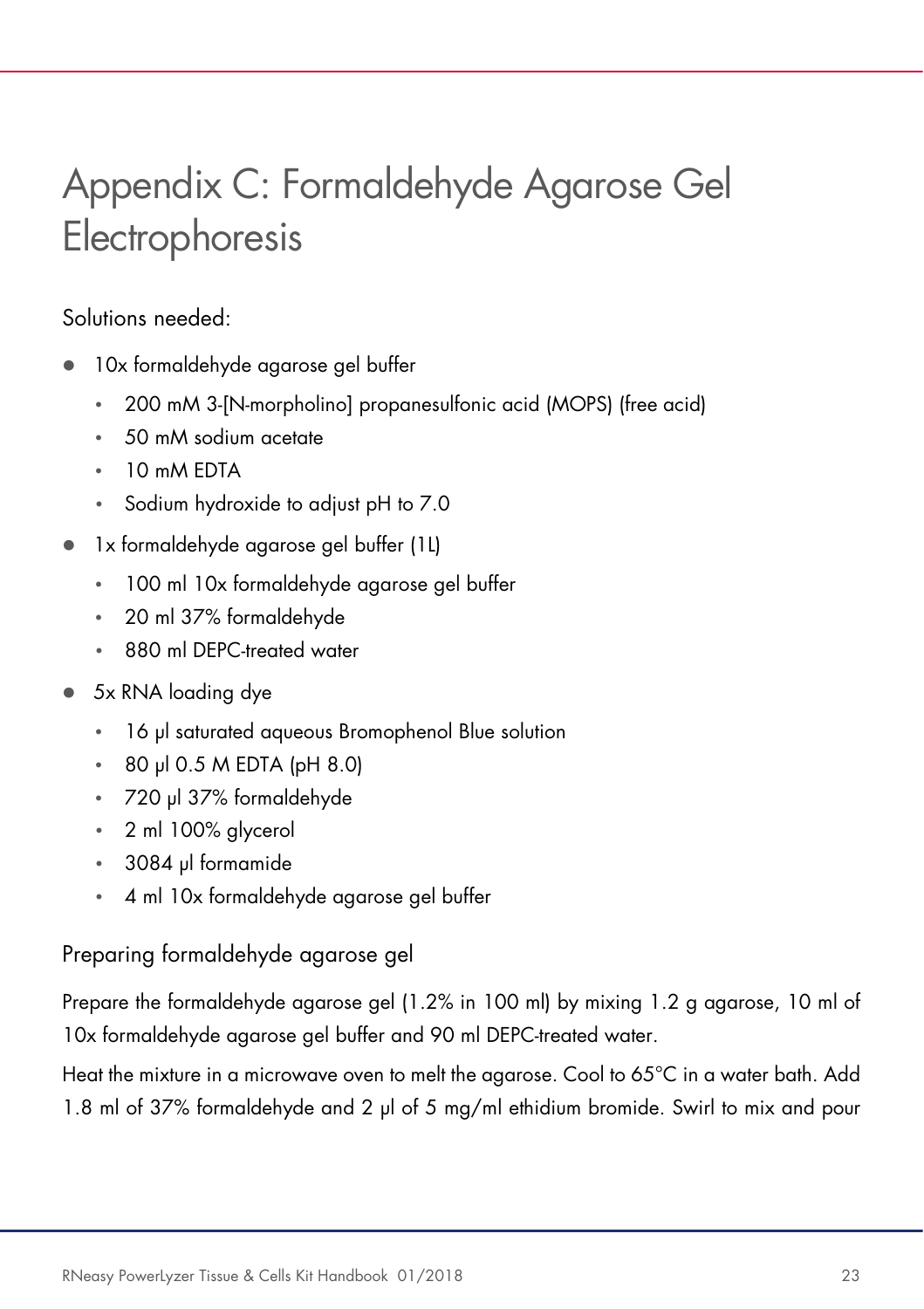into a gel box. The gel must be pre-run for 30 minutes in 1x formaldehyde agarose gel buffer before loading the samples.

#### RNA sample preparation

The eluted RNA samples must be denatured before running on a formaldehyde agarose gel. Add 1 volume of 5x RNA loading dye for each 4 volumes of RNA sample (e.g. 2 μl of 5x RNA loading dye for each 8 μl of RNA sample).

Mix the samples and briefly centrifuge to collect them at the bottom of the tube.

Incubate at 65°C for 3–5 minutes, then chill on ice and load in the formaldehyde agarose gel. Run the gel at 5–7 V/cm in 1x formaldehyde agarose gel buffer.

#### References

- 1. Beintema, J.J., Campagne, R.N. and Gruber, M. (1973) Rat pancreatic ribonuclease. I. Isolation and properties. Biochimica et Biophysica Acta 310, 148–160.
- 2. Kaplan, B.B., Bernstein, S.L. and Gioio, A.E. (1979) An improved method for the rapid isolation of brain ribonucleic acid. Biochemical Journal 183, 181–184.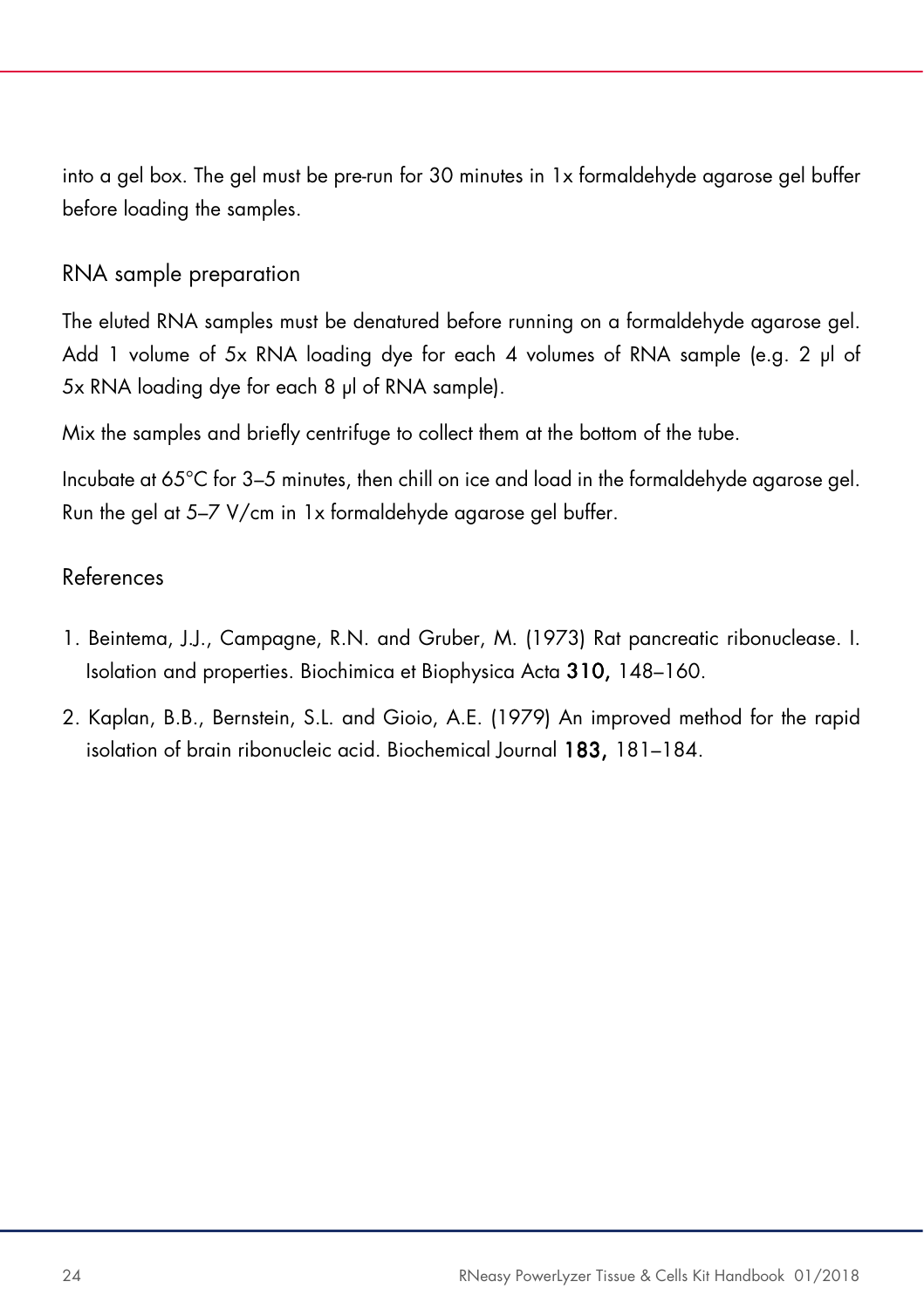### Ordering Information

| Product                                                    | <b>Contents</b>                                                                                                                                                    | Cat. no.    |
|------------------------------------------------------------|--------------------------------------------------------------------------------------------------------------------------------------------------------------------|-------------|
| RNeasy PowerLyzer Tissue &<br>Cells Kit (50)               | For 50 preps: Isolation of total RNA<br>from animal tissues or cells, optimized<br>for use with bead-based homogenizers                                            | 15055-50    |
| <b>Related products</b>                                    |                                                                                                                                                                    |             |
| DNase Max Kit (384)                                        | For 384 preps: Removal of genomic<br>DNA contamination in RNA<br>preparations using a high-activity DNase<br>I enzyme and a highly specific DNase<br>removal resin | 15200-50    |
| RNeasy PowerClean Pro<br>Cleanup Kit (50)                  | For 50 preps: Remove PCR inhibitors<br>from purified RNA in just 7 minutes                                                                                         | 13997-50    |
| RNeasy PowerSoil <sup>®</sup> Total<br><b>RNA Kit (50)</b> | For 25 preps: Isolate high-quality total<br>RNA from all soil types                                                                                                | 12866-25    |
| RNeasy PowerPlant <sup>®</sup> Kit (50)                    | For 50 preps: Isolate total RNA from<br>plant and seed samples, including those<br>high in polyphenols and<br>polysaccharides                                      | 13500-50    |
| RNeasy PowerWater <sup>®</sup> Kit<br>(50)                 | For 50 preps: Isolate total RNA from<br>filtered water samples, including turbid<br>water                                                                          | 14700-50-NF |
| PowerLyzer 24 Homogenizer                                  | For complete lysis and homogenization<br>of any biological sample                                                                                                  | 13155       |

For up-to-date licensing information and product-specific disclaimers, see the respective QIAGEN kit handbook or user manual. QIAGEN kit handbooks and user manuals are available at www.qiagen.com or can be requested from QIAGEN Technical Services or your local distributor.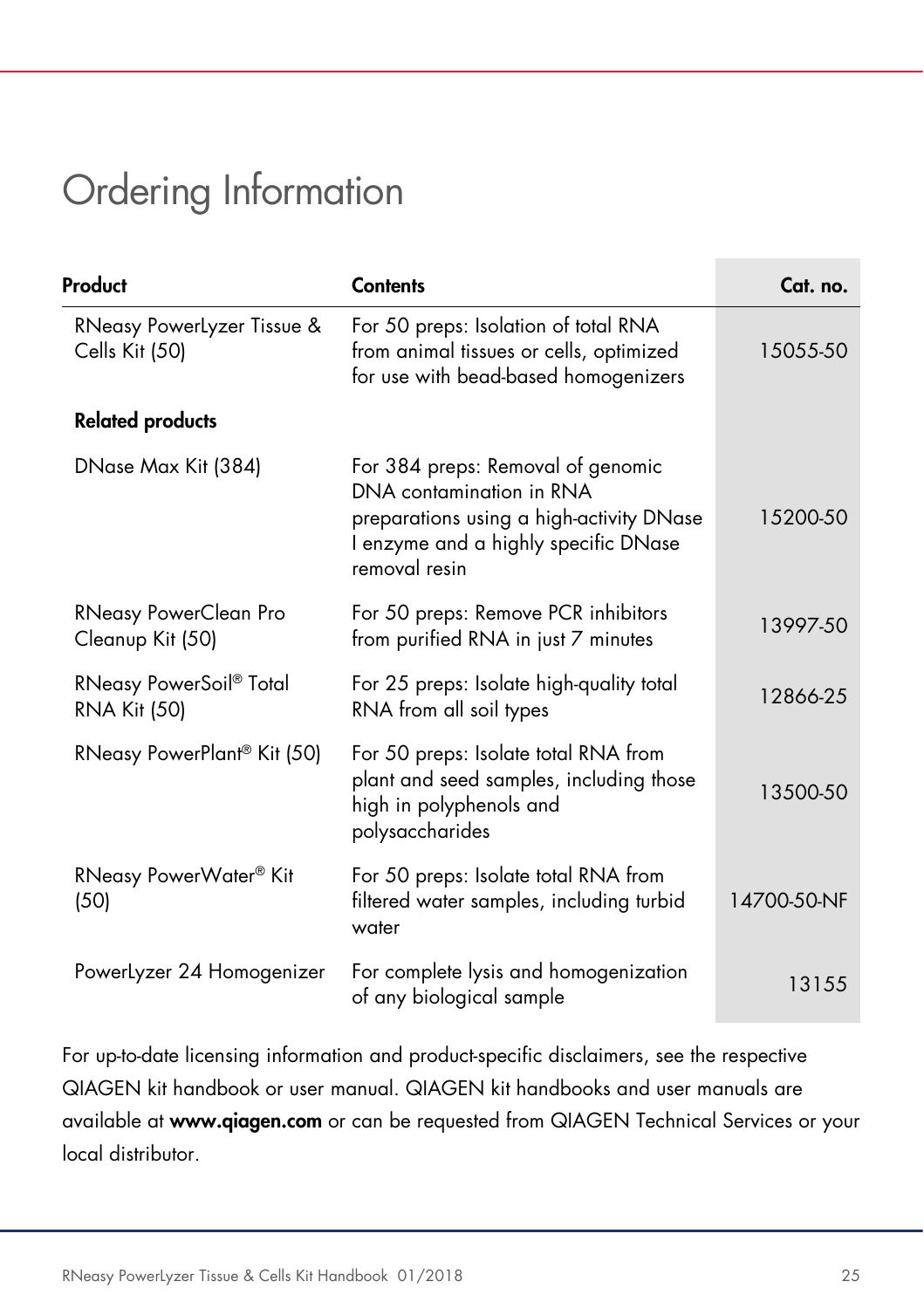**Notes**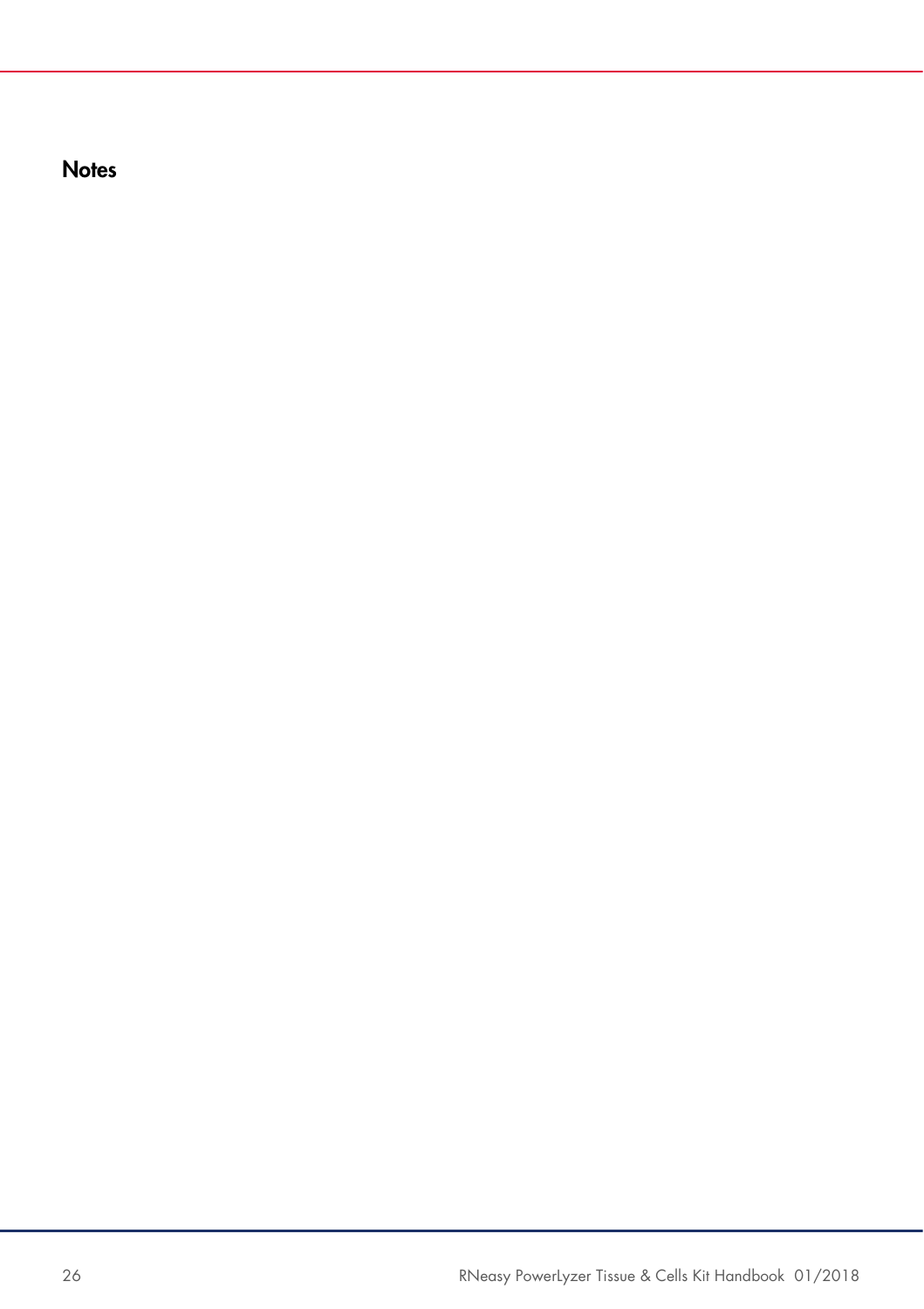Trademarks: QIAGEN®, Sample to Insighi®, DNeasy®, RNeasy®, DNase Max®, Powerlyzer®, PowerPlani®, PowerVoler® (QIAGEN Group); Agileni®<br>(Agilent Technologies, Inc.); Precellys® (Bertin Instruments); FastPrep® (MP Biomedicals Vortex Genie® (Scientific Industries). Registered names, trademarks, etc. used in this document, even when not specifically marked as such, are not to be considered unprotected by law.

#### Limited License Agreement for RNeasy PowerLyzer Tissue & Cells Kit

Use of this product signifies the agreement of any purchaser or user of the product to the following terms:

- 1. The product may be used solely in accordance with the protocols provided with the product and this handbook and for use with components contained in the kit only. QIAGEN grants no license under any of its intellectual property to use or incorporate the enclosed components of this kit with any components not included within this kit except as described in the protocols provided with the product, this handbook, and additional protocols available at www.qiagen.com. Some of these additional protocols have been provided by QIAGEN users for QIAGEN users. These protocols have not been thoroughly tested or optimized by QIAGEN. QIAGEN neither guarantees them nor warrants that they do not infringe the rights of third-parties.
- 2. Other than expressly stated licenses, QIAGEN makes no warranty that this kit and/or its use(s) do not infringe the rights of third-parties.
- 3. This kit and its components are licensed for one-time use and may not be reused, refurbished, or resold.
- 4. QIAGEN specifically disclaims any other licenses, expressed or implied other than those expressly stated.
- 5. The purchaser and user of the kit agree not to take or permit anyone else to take any steps that could lead to or facilitate any acts prohibited above. QIAGEN may<br>enforce the prohibitions of this Limited License Agreeme to enforce this Limited License Agreement or any of its intellectual property rights relating to the kit and/or its components.

For updated license terms, see www.qiagen.com

HB-2269-001 © 2018 QIAGEN, all rights reserved.